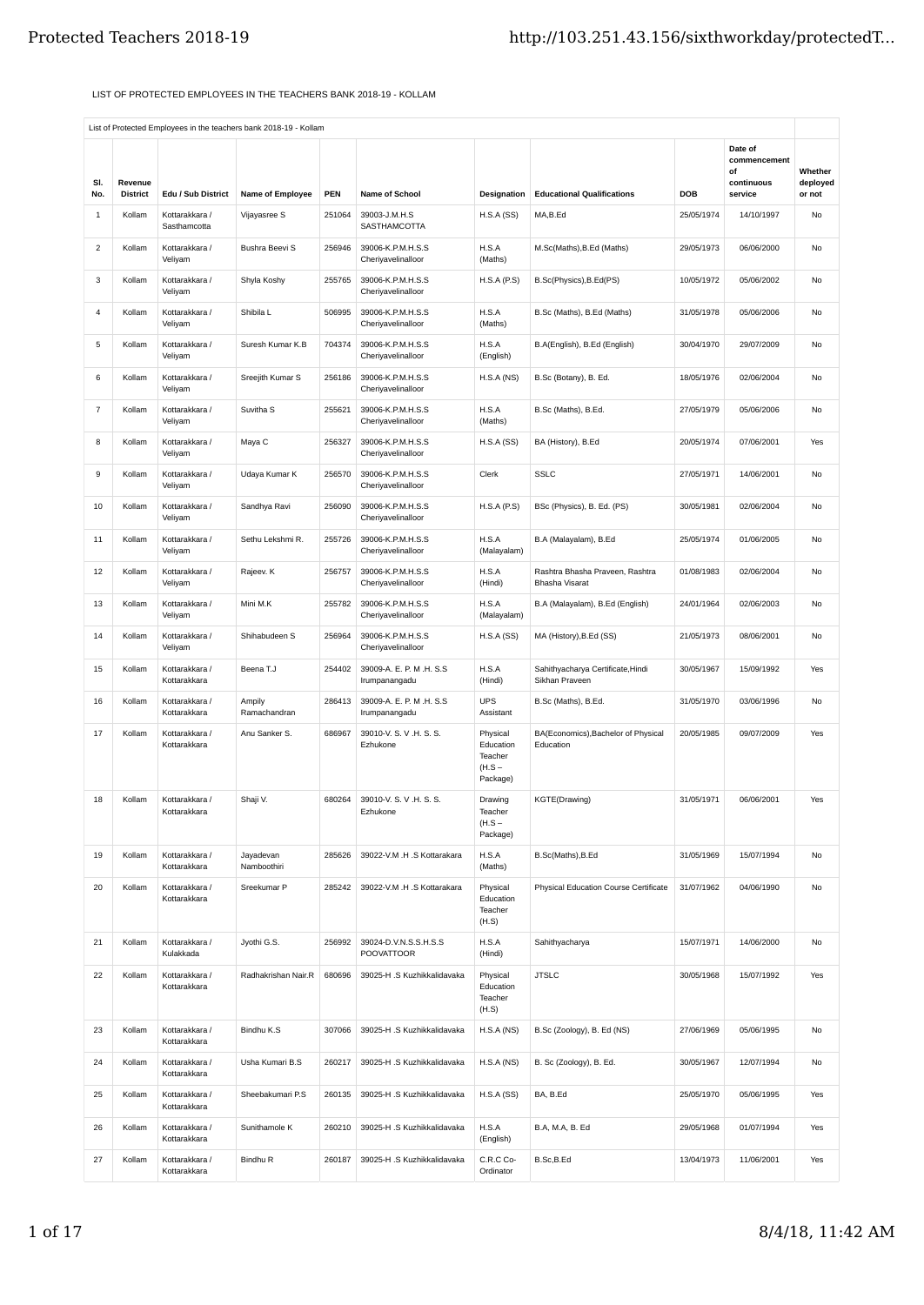| SI.<br>No. | Revenue<br><b>District</b> | Edu / Sub District             | Name of Employee          | <b>PEN</b>  | Name of School                      | Designation                                | <b>Educational Qualifications</b>                        | DOB        | Date of<br>commencement<br>οf<br>continuous<br>service | Whether<br>deployed<br>or not |
|------------|----------------------------|--------------------------------|---------------------------|-------------|-------------------------------------|--------------------------------------------|----------------------------------------------------------|------------|--------------------------------------------------------|-------------------------------|
| 28         | Kollam                     | Kottarakkara /<br>Kottarakkara | Syam Kumar S              | 260333      | 39025-H .S Kuzhikkalidavaka         | C.R.C Co-<br>Ordinator                     | B.Sc(maths), B.Ed                                        | 24/05/1972 | 15/07/1999                                             | Yes                           |
| 29         | Kollam                     | Kottarakkara /<br>Kottarakkara | Rejitha K.P               | 783784      | 39026-K .S.MV.H.S.S<br>Edavattom    | H.S.A(NS)                                  | B.Sc, B.Ed.                                              | 30/04/1980 | 01/06/2010                                             | Yes                           |
| 30         | Kollam                     | Kottarakkara /<br>Kottarakkara | Rajesh. S                 | 635484      | 39026-K .S.MV.H.S.S<br>Edavattom    | H.S.A<br>(Malayalam)                       | MA, B.Ed                                                 | 21/06/1970 | 01/09/2009                                             | No                            |
| 31         | Kollam                     | Kottarakkara /<br>Kottarakkara | Sujakumari V              | 295878      | 39026-K .S.MV.H.S.S<br>Edavattom    | H.S.A<br>(English)                         | B.A (English), B.Ed                                      | 01/03/1976 | 09/07/2003                                             | No                            |
| 32         | Kollam                     | Kottarakkara /<br>Kottarakkara | Indira Devi Amma .T       | 296069      | 39026-K .S.MV.H.S.S<br>Edavattom    | Drawing<br>Teacher<br>(H.S)                | SSLC, KGTE                                               | 20/07/1962 | 06/07/1984                                             | No                            |
| 33         | Kollam                     | Kottarakkara /<br>Kottarakkara | Krishnakumar V            | 296194      | 39026-K .S.MV.H.S.S<br>Edavattom    | Physical<br>Education<br>Teacher<br>(H.S)  | SSLC, CPEC                                               | 20/06/1963 | 15/07/1984                                             | No                            |
| 34         | Kollam                     | Kottarakkara /<br>Kottarakkara | Soumya K Pillai           | $\mathsf 0$ | 39026-K .S.MV.H.S.S<br>Edavattom    | C.R.C Co-<br>Ordinator                     | BA(English), B.Ed(English)                               | 02/08/1983 | 01/06/2010                                             | Yes                           |
| 35         | Kollam                     | Kottarakkara /<br>Kottarakkara | Sreelekha S               | $\mathsf 0$ | 39026-K .S.MV.H.S.S<br>Edavattom    | C.R.C Co-<br>Ordinator                     | BA(Mal), B.Ed(Mal)                                       | 27/05/1972 | 01/06/2010                                             | Yes                           |
| 36         | Kollam                     | Kottarakkara /<br>Kottarakkara | Dhanya V                  | 0           | 39026-K .S.MV.H.S.S<br>Edavattom    | C.R.C Co-<br>Ordinator                     | Sahitya Acharya, Siksha Santak                           | 31/05/1983 | 01/06/2010                                             | Yes                           |
| 37         | Kollam                     | Kottarakkara /<br>Veliyam      | Ambili O                  | 277630      | 39028-T.E.M.V.H.S.S Mylode          | H.S.A<br>(Hindi)                           | Rashtra Bhasha Praveen, Rashtra<br><b>Bhasha Visarat</b> | 15/05/1971 | 01/06/1998                                             | No                            |
| 38         | Kollam                     | Kottarakkara /<br>Veliyam      | P.S. Salija               | 673068      | 39028-T.E.M.V.H.S.S Mylode          | H.S.A(NS)                                  | B.Sc (Botany), B. Ed (NS).                               | 28/05/1972 | 01/08/2002                                             | No                            |
| 39         | Kollam                     | Kottarakkara /<br>Veliyam      | Sreelekha S V             | 273460      | 39030-S.M.H.S.S Kottara             | H.S.A<br>(Maths)                           | B.Sc,B.Ed                                                | 22/01/1976 | 01/06/2011                                             | Yes                           |
| 40         | Kollam                     | Kottarakkara /<br>Kulakkada    | Sreeja T.I                | 703906      | 39032-D.V.H.S.S<br><b>THALAVOOR</b> | H.S.A<br>(English)                         | BA(English), B.Ed. English                               | 20/05/1983 | 04/06/2012                                             | No                            |
| 41         | Kollam                     | Kottarakkara /<br>Kulakkada    | Radhakrishna Pillai.<br>s | 281869      | 39032-D.V.H.S.S<br>THALAVOOR        | H.S.A<br>(Hindi)                           | Hindi Bhooshanam.Sahithyacharya                          | 20/05/1969 | 05/06/2000                                             | No                            |
| 42         | Kollam                     | Kottarakkara /<br>Kulakkada    | Anchu Mol R               | 295618      | 39033-I.G.M.V.H.S.S<br>MANJAKKALA   | H.S.A<br>(Hindi)                           | Rashtra Bhasha Praveen, Rashtra<br><b>Bhasha Visarat</b> | 25/05/1978 | 17/07/2000                                             | No                            |
| 43         | Kollam                     | Kottarakkara /<br>Kulakkada    | Sindhu, V                 | 691160      | 39033-I.G.M.V.H.S.S<br>MANJAKKALA   | C.R.C Co-<br>Ordinator                     | B.SC(Zoology), B.Ed(NS)                                  | 20/05/1970 | 06/06/2001                                             | Yes                           |
| 44         | Kollam                     | Kottarakkara /<br>Kulakkada    | Nehrban P.                | 692007      | 39033-I.G.M.V.H.S.S<br>MANJAKKALA   | C.R.C Co-<br>Ordinator                     | B.A,M.A,B.Ed(SS)                                         | 20/05/1966 | 17/07/2000                                             | Yes                           |
| 45         | Kollam                     | Kottarakkara /<br>Kulakkada    | Beena. K. Joy             | 691155      | 39033-I.G.M.V.H.S.S<br>MANJAKKALA   | C.R.C Co-<br>Ordinator                     | Sahithya Acharya, Siksha<br>Visarad, Hindi Bhoosanam     | 01/05/1974 | 05/06/2002                                             | Yes                           |
| 46         | Kollam                     | Kottarakkara /<br>Kulakkada    | Sheeba S.                 | 295226      | 39033-I.G.M.V.H.S.S<br>MANJAKKALA   | C.R.C Co-<br>Ordinator                     | B.Sc(Botany), B.Ed(NS)                                   | 30/05/1971 | 16/07/1998                                             | Yes                           |
| 47         | Kollam                     | Kottarakkara /<br>Kulakkada    | Rejani V.                 | 691148      | 39033-I.G.M.V.H.S.S<br>MANJAKKALA   | C.R.C Co-<br>Ordinator                     | SSLC, TTC                                                | 16/05/1970 | 15/07/1999                                             | Yes                           |
| 48         | Kollam                     | Kottarakkara /<br>Kulakkada    | Sandhya. T.N              | 691134      | 39033-I.G.M.V.H.S.S<br>MANJAKKALA   | C.R.C Co-<br>Ordinator                     | BA(Mal), B.Ed(Mal)                                       | 30/05/1970 | 15/07/1999                                             | Yes                           |
| 49         | Kollam                     | Kottarakkara /<br>Kulakkada    | Deepa Raveendran          | 295257      | 39033-I.G.M.V.H.S.S<br>MANJAKKALA   | <b>UPS</b><br>Assistant                    | BSc, BEd                                                 | 31/03/1975 | 22/07/1997                                             | No                            |
| 50         | Kollam                     | Kottarakkara /<br>Kulakkada    | Deepa G.S                 | 295589      | 39033-I.G.M.V.H.S.S<br>MANJAKKALA   | <b>UPS</b><br>Assistant                    | BSc, BEd                                                 | 30/05/1971 | 15/07/1997                                             | No                            |
| 51         | Kollam                     | Kottarakkara /<br>Kulakkada    | Sheela Eapen              | 295666      | 39033-I.G.M.V.H.S.S<br>MANJAKKALA   | <b>UPS</b><br>Assistant                    | BA(Economics), MA(Hindi), B.Ed(Hindi)                    | 25/07/1963 | 05/06/1995                                             | No                            |
| 52         | Kollam                     | Kottarakkara /<br>Kulakkada    | Biju B.R                  | 255674      | 39033-I.G.M.V.H.S.S<br>MANJAKKALA   | Physical<br>Education<br>Teacher<br>(U.P)  | Master of Physical Education, BA<br>(Ecnomics)           | 20/05/1969 | 16/07/1990                                             | No                            |
| 53         | Kollam                     | Kottarakkara /<br>Kulakkada    | Harikumar. N.K            | 677510      | 39034-S.V.V.H.S.S<br>THAMARAKKUDY   | Drawing<br>Teacher<br>$(H.S -$<br>Package) | Diploma in Drawing                                       | 29/05/1973 | 07/09/2012                                             | Yes                           |
| 54         | Kollam                     | Kottarakkara /<br>Kulakkada    | Ajikumar N                | 295035      | 39034-S.V.V.H.S.S<br>THAMARAKKUDY   | Physical<br>Education<br>Teacher<br>(U.P)  | SSLC, Physical Education Course<br>Certificate           | 28/05/1964 | 04/10/2004                                             | No                            |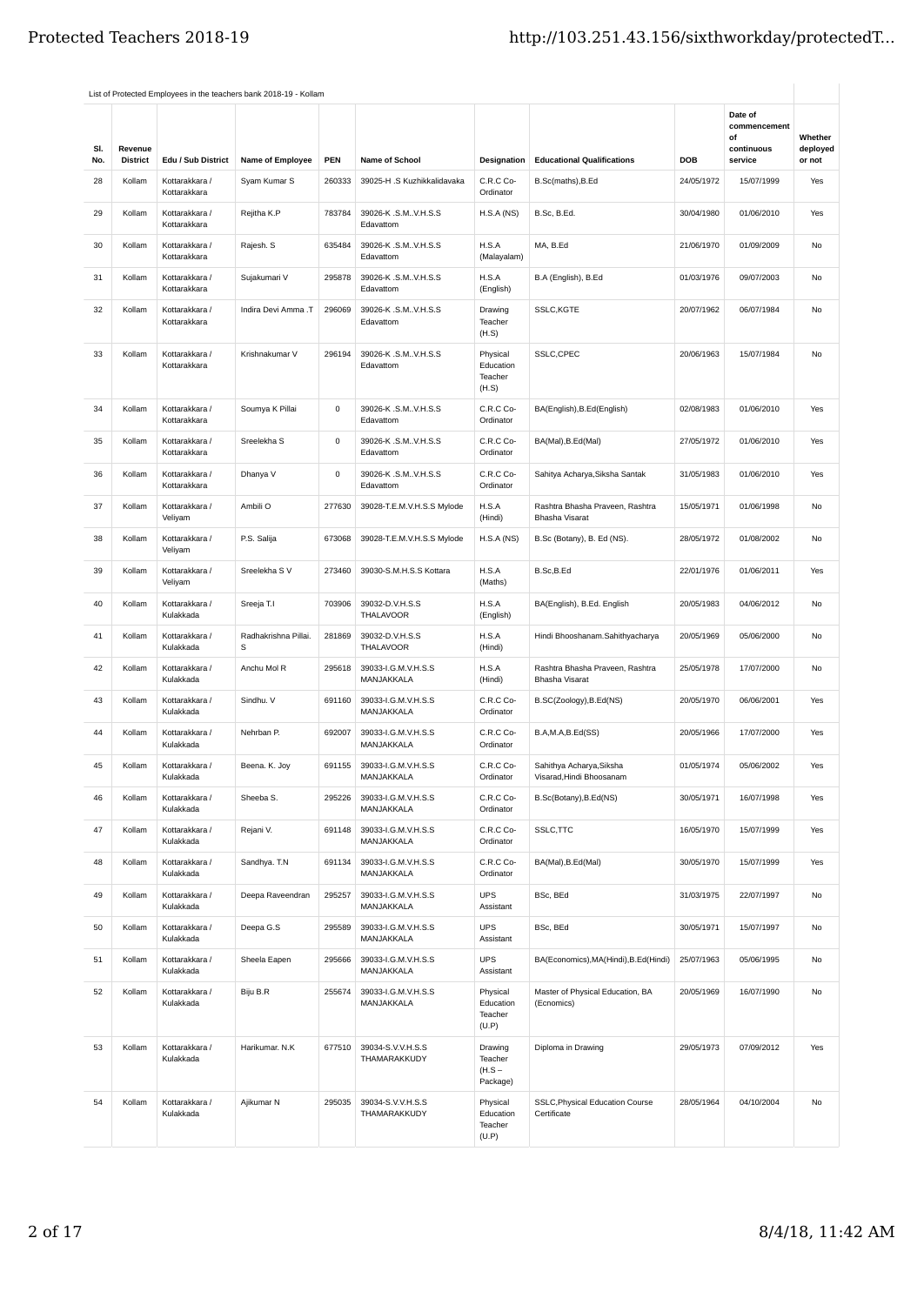|            |                            |                                | List of Protected Employees in the teachers bank 2018-19 - Kollam |            |                                     |                                           |                                                                  |            |                                                        |                               |
|------------|----------------------------|--------------------------------|-------------------------------------------------------------------|------------|-------------------------------------|-------------------------------------------|------------------------------------------------------------------|------------|--------------------------------------------------------|-------------------------------|
| SI.<br>No. | Revenue<br><b>District</b> | Edu / Sub District             | Name of Employee                                                  | <b>PEN</b> | <b>Name of School</b>               | Designation                               | <b>Educational Qualifications</b>                                | DOB        | Date of<br>commencement<br>of<br>continuous<br>service | Whether<br>deployed<br>or not |
| 55         | Kollam                     | Kottarakkara /                 | Geethamma P                                                       | 294878     | 39037-D.V.H.S MYLOM                 | Music                                     | <b>BA Music</b>                                                  | 23/06/1963 | 02/06/1986                                             | No                            |
|            |                            | Kulakkada                      |                                                                   |            |                                     | Teacher<br>(H.S)                          |                                                                  |            |                                                        |                               |
| 56         | Kollam                     | Kottarakkara /<br>Kulakkada    | Sreedevi K.G                                                      | 653055     | 39037-D.V.H.S MYLOM                 | H.S.A<br>(Malayalam)                      | BA(Mal), B.Ed(Mal)                                               | 15/05/1965 | 05/06/1995                                             | Yes                           |
| 57         | Kollam                     | Kottarakkara /<br>Kulakkada    | Usha. K                                                           | 294888     | 39037-D.V.H.S MYLOM                 | L.G Hindi                                 | Hindi Bhooshan, Sahithyacharya<br>Pareeksha, Acharya Certificate | 25/05/1966 | 01/06/1999                                             | No                            |
| 58         | Kollam                     | Kottarakkara /<br>Kulakkada    | Madhuri. M.S                                                      | 294837     | 39037-D.V.H.S MYLOM                 | <b>UPS</b><br>Assistant                   | <b>TTC</b>                                                       | 30/05/1973 | 05/06/1995                                             | No                            |
| 59         | Kollam                     | Kottarakkara /<br>Kulakkada    | Ambika V.K                                                        | 294843     | 39037-D.V.H.S MYLOM                 | <b>UPS</b><br>Assistant                   | <b>TTC</b>                                                       | 25/05/1971 | 01/08/1995                                             | <b>No</b>                     |
| 60         | Kollam                     | Kottarakkara /<br>Kulakkada    | Usha. S                                                           | 294881     | 39037-D.V.H.S MYLOM                 | H.S.A(NS)                                 | B.Sc, B.Ed                                                       | 20/05/1968 | 21/07/1994                                             | No                            |
| 61         | Kollam                     | Kottarakkara /<br>Kulakkada    | Anitha Devi. M.S                                                  | 734531     | 39037-D.V.H.S MYLOM                 | C.R.C Co-<br>Ordinator                    | B.Sc(Zoology), B.Ed(NS)                                          | 30/05/1973 | 26/06/2002                                             | Yes                           |
| 62         | Kollam                     | Kottarakkara /<br>Kulakkada    | Sreekumar K.N                                                     | 734533     | 39037-D.V.H.S MYLOM                 | C.R.C Co-<br>Ordinator                    | B.A.B.Ed                                                         | 31/05/1970 | 05/06/2002                                             | Yes                           |
| 63         | Kollam                     | Kottarakkara /<br>Kulakkada    | Joy M.P                                                           | 294855     | 39037-D.V.H.S MYLOM                 | Physical<br>Education<br>Teacher<br>(H.S) | Certificate of Physical Education                                | 12/05/1964 | 02/06/1986                                             | No                            |
| 64         | Kollam                     | Kottarakkara /<br>Veliyam      | Molly Varghese                                                    | 693914     | 39040-M.T.H.S Valakom               | Sewing<br>Teacher<br>(H.S)                | SSLC,KGTE(Higher)                                                | 12/04/1968 | 01/06/1998                                             | Yes                           |
| 65         | Kollam                     | Kottarakkara /<br>Veliyam      | Sasiprabha S                                                      | 274175     | 39041-St.John'sV.H.S.S<br>Ummannoor | Drawing<br>Teacher<br>(H.S)               | SSLC, KGTE                                                       | 25/07/1964 | 07/06/1993                                             | <b>No</b>                     |
| 66         | Kollam                     | Kottarakkara /<br>Veliyam      | Binoy K Abraham                                                   | 274411     | 39041-St.John'sV.H.S.S<br>Ummannoor | Physical<br>Education<br>Teacher<br>(H.S) | CPED                                                             | 31/05/1980 | 01/07/2004                                             | No                            |
| 67         | Kollam                     | Kottarakkara /<br>Veliyam      | P. Gurulal                                                        | 274464     | 39041-St.John'sV.H.S.S<br>Ummannoor | H.S.A<br>(Maths)                          | B.Sc (Maths), B.Ed.                                              | 30/05/1967 | 01/08/1995                                             | No                            |
| 68         | Kollam                     | Kottarakkara /<br>Veliyam      | Sheela B.S.                                                       | 273987     | 39041-St.John'sV.H.S.S<br>Ummannoor | H.S.A<br>(Maths)                          | B.Sc (Maths), B.Ed.                                              | 30/05/1966 | 01/08/1996                                             | No                            |
| 69         | Kollam                     | Kottarakkara /<br>Veliyam      | Sajeev T.N.                                                       | 274720     | 39041-St.John'sV.H.S.S<br>Ummannoor | H.S.A<br>(Malayalam)                      | BA(Malayalam), MA<br>(Malayalam), B.Ed                           | 25/05/1975 | 01/06/2011                                             | No                            |
| 70         | Kollam                     | Kottarakkara /<br>Veliyam      | Radhamony                                                         | 274387     | 39041-St.John'sV.H.S.S<br>Ummannoor | Sewing<br>Teacher<br>$(H.S -$<br>Package) | SSLC, KGTE                                                       | 03/03/1965 | 15/07/2003                                             | Yes                           |
| 71         | Kollam                     | Kottarakkara /<br>Veliyam      | Hari B.                                                           | 275132     | 39041-St.John'sV.H.S.S<br>Ummannoor | C.R.C Co-<br>Ordinator                    | PDC Sahithya Acharya                                             | 28/12/1980 | 15/07/2004                                             | Yes                           |
| 72         | Kollam                     | Kottarakkara /<br>Kottarakkara | Anila G Thomas                                                    | 297625     | 39042-R V V H S Valakam             | H.S.A<br>(Hindi)                          | Sahithyacharya Acharya, Hindi<br>Praveen, Sahithya Ratnam        | 30/05/1970 | 06/06/2001                                             | No                            |
| 73         | Kollam                     | Kottarakkara /<br>Kottarakkara | Resmi. R                                                          | 297802     | 39042-R V V H S Valakam             | <b>UPS</b><br>Assistant                   | BA (History), B.Ed                                               | 30/05/1978 | 02/06/2004                                             | No                            |
| 74         | Kollam                     | Kottarakkara /<br>Kottarakkara | Sreeja G.I                                                        | 297813     | 39042-R V V H S Valakam             | <b>UPS</b><br>Assistant                   | BA (Mal), MA (Mal), BEd (Mal), SET                               | 30/05/1977 | 03/06/2004                                             | No                            |
| 75         | Kollam                     | Kottarakkara /<br>Kottarakkara | Bindhu G Pillai                                                   | 297735     | 39042-R V V H S Valakam             | <b>LPS</b><br>Assistant                   | TTC, BA (Malayalam), B.Ed                                        | 30/05/1975 | 02/06/2003                                             | No                            |
| 76         | Kollam                     | Kottarakkara /<br>Kottarakkara | Suja C.S                                                          | 297763     | 39042-R V V H S Valakam             | <b>UPS</b><br>Assistant                   | BSC (Polimer Chemistry), BEd (PS)                                | 25/05/1980 | 04/06/2004                                             | Yes                           |
| 77         | Kollam                     | Kottarakkara /<br>Kottarakkara | Smitha <sub>R</sub>                                               | 297777     | 39042-R V V H S Valakam             | <b>UPS</b><br>Assistant                   | <b>TTC</b>                                                       | 05/03/1981 | 01/06/2005                                             | No                            |
| 78         | Kollam                     | Kottarakkara /<br>Kottarakkara | Rajasree. S.K                                                     | 297742     | 39042-R V V H S Valakam             | <b>UPS</b><br>Assistant                   | BA (Mal), MA (Mal), BEd (Mal), SET                               | 01/03/1976 | 01/06/2005                                             | No                            |
| 79         | Kollam                     | Kottarakkara /<br>Kottarakkara | Pramod C                                                          | 297739     | 39042-R V V H S Valakam             | <b>UPS</b><br>Assistant                   | BA (History), BEd (SS)                                           | 31/01/1976 | 02/06/2005                                             | No                            |
| 80         | Kollam                     | Kottarakkara /<br>Kottarakkara | Vidya Vikraman                                                    | 297663     | 39042-R V V H S Valakam             | <b>UPS</b><br>Assistant                   | BSc (Chemistry), BEd (PS)                                        | 31/05/1977 | 15/06/2005                                             | Yes                           |
| 81         | Kollam                     | Kottarakkara /<br>Kottarakkara | Sandhya Santh                                                     | 297774     | 39042-R V V H S Valakam             | <b>UPS</b><br>Assistant                   | BSc (Maths), BEd (Maths)                                         | 30/05/1975 | 20/06/2005                                             | No                            |
| 82         | Kollam                     | Kottarakkara /<br>Kottarakkara | Biji V Nair                                                       | 297765     | 39042-R V V H S Valakam             | LPS<br>Assistant                          | TTC, BSc (Zoology), BEd (NS)                                     | 30/05/1976 | 02/06/2004                                             | No                            |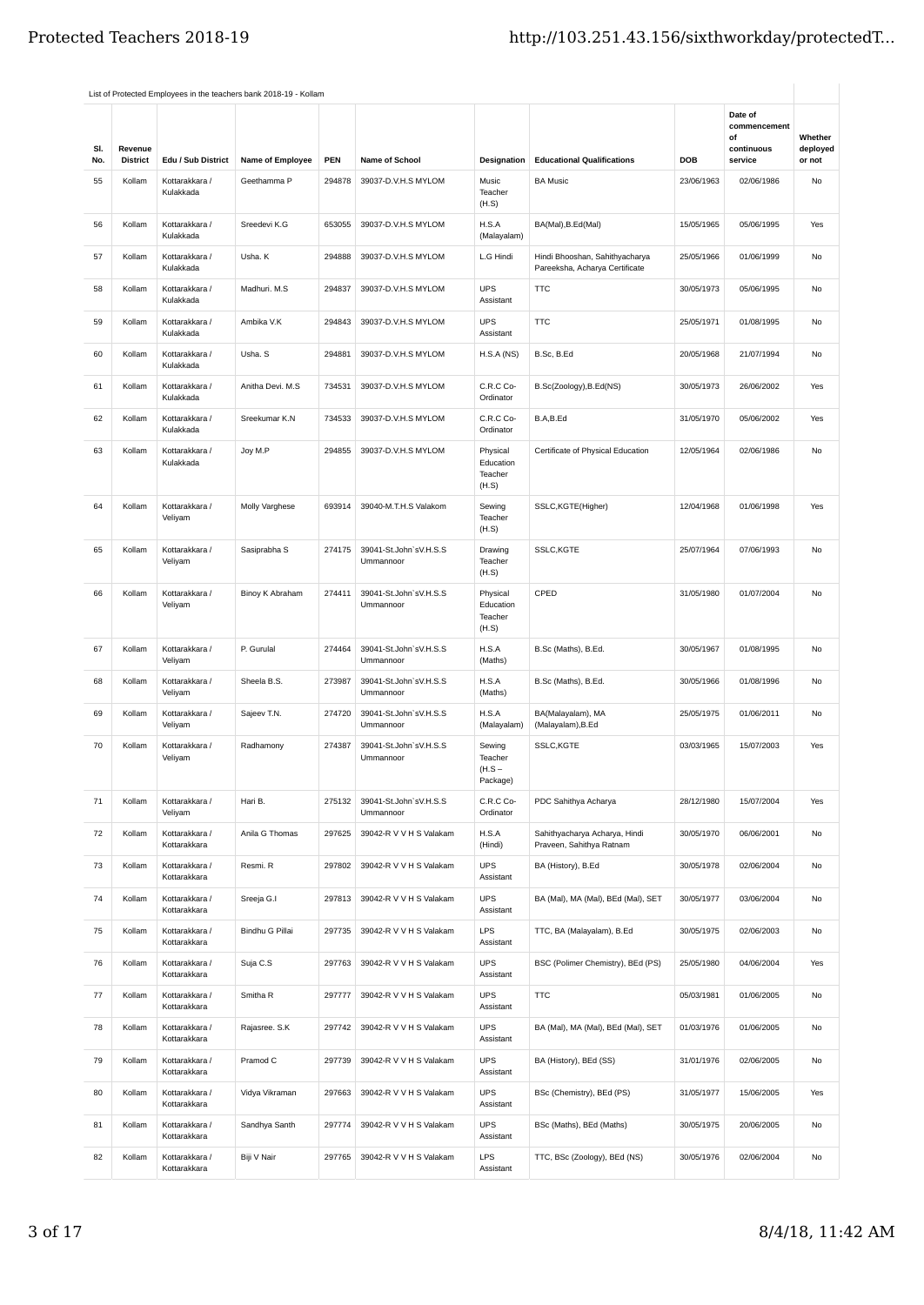|            |                            |                                | List of Protected Employees in the teachers bank 2018-19 - Kollam |             |                                      |                                          |                                   |            |                                                        |                               |
|------------|----------------------------|--------------------------------|-------------------------------------------------------------------|-------------|--------------------------------------|------------------------------------------|-----------------------------------|------------|--------------------------------------------------------|-------------------------------|
| SI.<br>No. | Revenue<br><b>District</b> | Edu / Sub District             | Name of Employee                                                  | PEN         | <b>Name of School</b>                | Designation                              | <b>Educational Qualifications</b> | <b>DOB</b> | Date of<br>commencement<br>οf<br>continuous<br>service | Whether<br>deployed<br>or not |
| 83         | Kollam                     | Kottarakkara /<br>Kottarakkara | Anish Rajan                                                       | 297393      | 39042-R V V H S Valakam              | <b>LPS</b><br>Assistant                  | <b>TTC</b>                        | 21/05/1983 | 02/06/2004                                             | No                            |
| 84         | Kollam                     | Kottarakkara /<br>Kottarakkara | Prathibha Rani M.R                                                | 297391      | 39042-R V V H S Valakam              | <b>LPS</b><br>Assistant                  | <b>TTC</b>                        | 10/05/1981 | 02/06/2004                                             | No                            |
| 85         | Kollam                     | Kottarakkara /<br>Kottarakkara | Kirankumar M                                                      | 297731      | 39042-R V V H S Valakam              | H.S.A(P.S)                               | B, Sc (Chemistry), B. Ed (PS)     | 24/05/1978 | 01/06/2005                                             | Yes                           |
| 86         | Kollam                     | Kottarakkara /<br>Kottarakkara | Rajasekharan Nair B                                               | 297581      | 39042-R V V H S Valakam              | H.S.A(NS)                                | B,Sc, B.Ed                        | 10/02/1968 | 01/06/1999                                             | No                            |
| 87         | Kollam                     | Kottarakkara /<br>Kottarakkara | Lincy Koshy                                                       | 297370      | 39042-R V V H S Valakam              | H.S.A(SS)                                | BA (Politics), B.Ed               | 28/04/1971 | 03/06/1996                                             | No                            |
| 88         | Kollam                     | Kottarakkara /<br>Kottarakkara | Girish E.K                                                        | 297599      | 39042-R V V H S Valakam              | H.S.A(SS)                                | BA (History), B.Ed                | 31/05/1973 | 03/06/1996                                             | Yes                           |
| 89         | Kollam                     | Kottarakkara /<br>Kottarakkara | Dhanya R.V                                                        | 704691      | 39042-R V V H S Valakam              | H.S.A<br>(English)                       | B.A, B.Ed                         | 31/05/1989 | 12/07/2012                                             | No                            |
| 90         | Kollam                     | Kottarakkara /<br>Kottarakkara | Kala T.S                                                          | 297350      | 39042-R V V H S Valakam              | H.S.A<br>(Malayalam)                     | B.A (Malayalam), B.Ed             | 25/03/1976 | 01/06/1999                                             | No                            |
| 91         | Kollam                     | Kottarakkara /<br>Kottarakkara | Deepa B.S                                                         | 297360      | 39042-R V V H S Valakam              | H.S.A<br>(Malayalam)                     | B.A (Malayalam), B.Ed             | 19/02/1974 | 08/06/2001                                             | No                            |
| 92         | Kollam                     | Kottarakkara /<br>Kottarakkara | Dileep Kumar K                                                    | 297760      | 39042-R V V H S Valakam              | L.G Hindi                                | Rashtra Bhasha Visarad            | 27/05/1974 | 01/07/2005                                             | No                            |
| 93         | Kollam                     | Kottarakkara /<br>Kottarakkara | Arun Kumar G                                                      | 297618      | 39042-R V V H S Valakam              | Clerk                                    | <b>SSLC</b>                       | 24/05/1972 | 22/08/2003                                             | No                            |
| 94         | Kollam                     | Kottarakkara /<br>Kottarakkara | Lekshmi. G                                                        | $\mathbf 0$ | 39042-R V V H S Valakam              | C.R.C Co-<br>Ordinator                   | Sahitya Acharya Acharya           | 10/04/1975 | 04/06/2007                                             | Yes                           |
| 95         | Kollam                     | Kottarakkara /<br>Kottarakkara | Mohan Lal B                                                       | 711129      | 39042-R V V H S Valakam              | Music<br>Teacher<br>$(H.S -$<br>Package) | Diploma in Ganabhooshanam         | 29/05/1965 | 03/06/1999                                             | Yes                           |
| 96         | Kollam                     | Kottarakkara /<br>Kottarakkara | Minimol K                                                         | 297633      | 39042-R V V H S Valakam              | H.S.A(SS)                                | BA,B.Ed(SS)                       | 25/05/1964 | 02/11/1990                                             | No                            |
| 97         | Kollam                     | Kottarakkara /<br>Kottarakkara | Venukuttan Pillai                                                 | 297754      | 39042-R V V H S Valakam              | H.S.A<br>(English)                       | MA,B.Ed(Eng)                      | 31/05/1971 | 17/11/2004                                             | No                            |
| 98         | Kollam                     | Kottarakkara /<br>Kottarakkara | Radhakrishna Pillai<br>т                                          | 297771      | 39042-R V V H S Valakam              | H.S.A<br>(Malayalam)                     | MA,B.Ed(Malayalam)                | 16/05/1967 | 04/06/1998                                             | No                            |
| 99         | Kollam                     | Kottarakkara /<br>Kottarakkara | Jaya R.                                                           | 294194      | 39045-High School<br>Kottavattom     | H.S.A(NS)                                | B. Sc (Zoology), B. Ed (NS)       | 28/05/1966 | 10/06/1993                                             | No                            |
| 100        | Kollam                     | Kottarakkara /<br>Kottarakkara | Srekumar C.B                                                      | 294166      | 39045-High School<br>Kottavattom     | H.S.A(SS)                                | BA (History), B.Ed(SS)            | 30/05/1975 | 04/06/2012                                             | No                            |
| 101        | Kollam                     | Kottarakkara /<br>Kottarakkara | Aswathy Lekshmi<br>T.S.                                           | 675875      | 39045-High School<br>Kottavattom     | H.S.A<br>(English)                       | BA, B.Ed                          | 14/03/1986 | 01/07/2011                                             | No                            |
| 102        | Kollam                     | Kottarakkara /<br>Kottarakkara | Gittish G.                                                        | 294177      | 39045-High School<br>Kottavattom     | H.S.A<br>(English)                       | BA (English), B.Ed(English).      | 30/04/1983 | 01/08/2005                                             | No                            |
| 103        | Kollam                     | Kottarakkara /<br>Kottarakkara | Rupesh.C.N                                                        | 294150      | 39045-High School<br>Kottavattom     | H.S.A<br>(Malayalam)                     | B.A (Malayalam), B.Ed             | 11/09/1975 | 05/06/2000                                             | No                            |
| 104        | Kollam                     | Kottarakkara /<br>Kottarakkara | Mancy S.                                                          | 294143      | 39045-High School<br>Kottavattom     | H.S.A<br>(Malayalam)                     | BA (Malayalam), B.Ed.             | 05/05/1979 | 04/06/2007                                             | No                            |
| 105        | Kollam                     | Kottarakkara /<br>Kottarakkara | Girija Devi J                                                     | 294134      | 39045-High School<br>Kottavattom     | H.S.A<br>(Hindi)                         | Sahithyacharya Acharya            | 31/05/1966 | 02/12/1996                                             | No                            |
| 106        | Kollam                     | Kottarakkara /<br>Kottarakkara | Vijo Varghese                                                     | 675878      | 39045-High School<br>Kottavattom     | <b>UPS</b><br>Assistant                  | <b>TTC</b>                        | 20/04/1983 | 01/06/2011                                             | Yes                           |
| 107        | Kollam                     | Kottarakkara /<br>Kottarakkara | Deepthi R.                                                        | 693892      | 39045-High School<br>Kottavattom     | <b>UPS</b><br>Assistant                  | B.Com, BEd, SET                   | 27/07/1983 | 04/06/2012                                             | No                            |
| 108        | Kollam                     | Kottarakkara /<br>Kottarakkara | Mini R. Chandran                                                  | 294204      | 39045-High School<br>Kottavattom     | H.S.A(P.S)                               | B.Sc, B.Ed.                       | 03/04/1971 | 02/06/2004                                             | Yes                           |
| 109        | Kollam                     | Kottarakkara /<br>Kulakkada    | Aji P Anand                                                       | 296982      | 39048-S.V.M.M.H.S.S<br><b>VENDAR</b> | H.S.A<br>(English)                       | BA(SS), MA(Eng), B.Ed(SS)         | 20/03/1977 | 01/07/2005                                             | No                            |
| 110        | Kollam                     | Kottarakkara /<br>Kulakkada    | P. Ushakumary                                                     | 505035      | 39048-S.V.M.M.H.S.S<br><b>VENDAR</b> | L.G Hindi                                | BSc (Chemistry), Hindi Bhooshan   | 21/07/1963 | 15/07/1992                                             | No                            |
| 111        | Kollam                     | Kottarakkara /<br>Kulakkada    | K.S. Rajeswari                                                    | 296880      | 39048-S.V.M.M.H.S.S<br><b>VENDAR</b> | L.G Sanskrit                             | PDC, Skt Optional                 | 30/05/1967 | 22/07/1988                                             | No                            |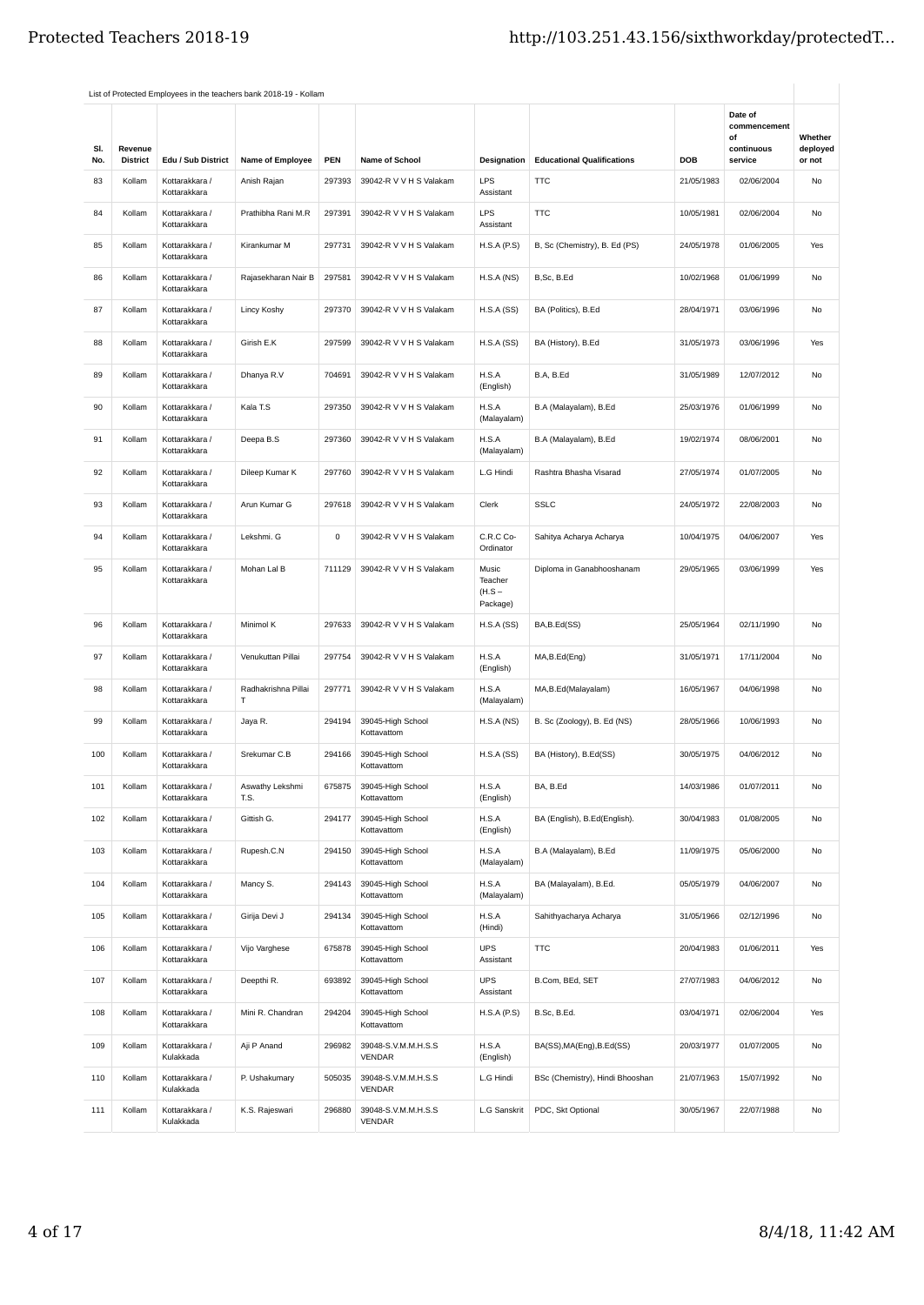|            |                            |                                | List of Protected Employees in the teachers bank 2018-19 - Kollam |           |                                           |                                            |                                              |            |                                                        |                               |
|------------|----------------------------|--------------------------------|-------------------------------------------------------------------|-----------|-------------------------------------------|--------------------------------------------|----------------------------------------------|------------|--------------------------------------------------------|-------------------------------|
| SI.<br>No. | Revenue<br><b>District</b> | Edu / Sub District             | Name of Employee                                                  | PEN       | Name of School                            | Designation                                | <b>Educational Qualifications</b>            | <b>DOB</b> | Date of<br>commencement<br>of<br>continuous<br>service | Whether<br>deployed<br>or not |
| 112        | Kollam                     | Kottarakkara /<br>Kulakkada    | Ajilal V.S.                                                       | 710898    | 39048-S.V.M.M.H.S.S<br><b>VENDAR</b>      | Drawing<br>Teacher<br>$(H.S -$<br>Package) | KGTE(Drawing)                                | 30/05/1980 | 27/10/2012                                             | Yes                           |
| 113        | Kollam                     | Kottarakkara /<br>Kulakkada    | M.R. Anjana                                                       | 296949    | 39048-S.V.M.M.H.S.S<br><b>VENDAR</b>      | C.R.C Co-<br>Ordinator                     | Rashtrabhasha Praveen, Acharya<br>Hindi      | 25/05/1978 | 01/08/2003                                             | Yes                           |
| 114        | Kollam                     | Kottarakkara /<br>Kulakkada    | Subash Babu                                                       | 296992    | 39048-S.V.M.M.H.S.S<br><b>VENDAR</b>      | H.S.A<br>(English)                         | BA(SS), MA(Eng), B.Ed(SS)                    | 01/05/1969 | 15/07/2005                                             | No                            |
| 115        | Kollam                     | Kottarakkara /<br>Kulakkada    | Susan Johnson                                                     | 296856    | 39048-S.V.M.M.H.S.S<br><b>VENDAR</b>      | <b>UPS</b><br>Assistant                    | BA.(Mal), B.Ed                               | 30/05/1966 | 02/06/1992                                             | Yes                           |
| 116        | Kollam                     | Kottarakkara /<br>Veliyam      | Anjali R.                                                         | 632765    | 39051-St.George's V.H.S.S<br>Chowalloor   | H.S.A<br>(English)                         | MA, B.Ed                                     | 05/05/1984 | 23/08/2006                                             | No                            |
| 117        | Kollam                     | Kottarakkara /<br>Veliyam      | <b>Bindhu Baby</b><br>Thomas                                      | 513505    | 39051-St.George's V.H.S.S<br>Chowalloor   | H.S.A<br>(English)                         | BA, B.Ed                                     | 16/05/1976 | 25/07/2007                                             | No                            |
| 118        | Kollam                     | Kottarakkara /<br>Veliyam      | Diji Varghese                                                     | $\pmb{0}$ | 39051-St.George's V.H.S.S<br>Chowalloor   | Sewing<br>Teacher<br>$(H.S -$<br>Package)  | SSLC, KGTE Lower and Higher                  | 20/05/1971 | 27/09/1999                                             | Yes                           |
| 119        | Kollam                     | Kottarakkara /<br>Kottarakkara | Ganga M.K                                                         | 691145    | 39053-E.V. H. S.S<br>Neduvathoor          | <b>UPS</b><br>Assistant                    | BA(History), B.Ed (SS)                       | 31/05/1978 | 01/06/2005                                             | Yes                           |
| 120        | Kollam                     | Kottarakkara /<br>Kottarakkara | Sooraj A.S                                                        | 649525    | 39053-E.V. H. S.S<br>Neduvathoor          | Drawing<br>Teacher<br>(H.S)                | <b>KGCE Fine Arts</b>                        | 04/04/1982 | 01/06/2009                                             | No                            |
| 121        | Kollam                     | Kottarakkara /<br>Kottarakkara | Vimal Raj.R                                                       | 288353    | 39053-E.V.H.S.S<br>Neduvathoor            | L.G Hindi                                  | Rashtrabhasa Visharad                        | 28/11/1981 | 05/06/2006                                             | Yes                           |
| 122        | Kollam                     | Kottarakkara /<br>Veliyam      | Bindhu K. Varghese                                                | 258368    | 39054-T.V.T.M.H.S Veliyam                 | H.S.A<br>(Hindi)                           | BA (Hindi), B.Ed.                            | 29/05/1972 | 06/06/2001                                             | No                            |
| 123        | Kollam                     | Kottarakkara /<br>Kottarakkara | Mahimamma P.S                                                     | 296543    | 39055-M. T. H. S Kundara                  | Music<br>Teacher<br>(H.S)                  | SSLC, Ganabhooshanam                         | 31/07/1963 | 31/07/1984                                             | No                            |
| 124        | Kollam                     | Kottarakkara /<br>Sasthamcotta | Satheesh Kumar.K                                                  | 273124    | 39057-J.J.H.S<br>AMBALATHUMBHAGOM         | Physical<br>Education<br>Teacher<br>(H.S)  | SSLC, CPED                                   | 28/11/1996 | 09/07/1987                                             | No                            |
| 125        | Kollam                     | Kottarakkara /<br>Sasthamcotta | Leelamma. K                                                       | 273772    | 39057-J.J.H.S<br>AMBALATHUMBHAGOM         | H.S.A(P.S)                                 | B. Sc (PS), B. Ed                            | 25/07/1962 | 09/07/1987                                             | <b>No</b>                     |
| 126        | Kollam                     | Kottarakkara /<br>Sasthamcotta | Geetha. S.R.                                                      | 273334    | 39057-J.J.H.S<br>AMBALATHUMBHAGOM         | H.S.A(P.S)                                 | B. Sc (Physics), B. Ed.                      | 18/04/1967 | 04/06/1990                                             | No                            |
| 127        | Kollam                     | Kottarakkara /<br>Sasthamcotta | Molikutty Mamman                                                  | 273566    | 39057-J.J.H.S<br>AMBALATHUMBHAGOM         | H.S.A(NS)                                  | B.Sc (Botany), M. Sc Botany), B. Ed.         | 30/06/1963 | 26/02/2003                                             | Yes                           |
| 128        | Kollam                     | Kottarakkara /<br>Sasthamcotta | Sreejaya. K.R                                                     | 273348    | 39057-J.J.H.S<br>AMBALATHUMBHAGOM         | H.S.A(SS)                                  | BA (History), B.Ed                           | 28/05/1965 | 17/07/1989                                             | No                            |
| 129        | Kollam                     | Kottarakkara /<br>Sasthamcotta | Indira Amma.M                                                     | 273432    | 39057-J.J.H.S<br>AMBALATHUMBHAGOM         | H.S.A<br>(Malayalam)                       | B.A (Malayalam), B.Ed                        | 10/05/1965 | 17/07/1989                                             | Yes                           |
| 130        | Kollam                     | Kottarakkara /<br>Sasthamcotta | Kalavathy. B                                                      | 274007    | 39057-J.J.H.S<br>AMBALATHUMBHAGOM         | H.S.A<br>(Malayalam)                       | B.A (Malayalam), B.Ed                        | 15/05/1965 | 08/06/1992                                             | No                            |
| 131        | Kollam                     | Kottarakkara /<br>Sasthamcotta | Jayasree K                                                        | 273130    | 39057-J.J.H.S<br>AMBALATHUMBHAGOM         | Drawing<br>Teacher<br>(H.S)                | SSLC, KGTE                                   | 30/05/1964 | 09/07/1987                                             | No                            |
| 132        | Kollam                     | Kottarakkara /<br>Sasthamcotta | Sheela R.S.                                                       | 261399    | 39058-KARUVAMALA H.S.<br><b>IVERUKALA</b> | H.S.A(P.S)                                 | B. Sc (Home Science), B. Ed                  | 25/07/1962 | 31/07/1990                                             | No                            |
| 133        | Kollam                     | Kottarakkara /<br>Sasthamcotta | Ushadevi S.                                                       | 254446    | 39058-KARUVAMALA H.S.<br><b>IVERUKALA</b> | H.S.A<br>(Maths)                           | B.Sc (Maths), B.Ed.                          | 31/05/1966 | 26/06/1992                                             | No                            |
| 134        | Kollam                     | Kottarakkara /<br>Sasthamcotta | Anjana K.L                                                        | 244494    | 39058-KARUVAMALA H.S.<br><b>IVERUKALA</b> | H.S.A(P.S)                                 | B. Sc (Physics), B. Ed                       | 27/05/1967 | 30/07/1993                                             | No                            |
| 135        | Kollam                     | Kottarakkara /<br>Sasthamcotta | Sreekumar J                                                       | 261402    | 39058-KARUVAMALA H.S.<br><b>IVERUKALA</b> | Drawing<br>Teacher<br>(H.S)                | SSLC, KGTE                                   | 31/05/1964 | 01/06/1989                                             | No                            |
| 136        | Kollam                     | Kottarakkara /<br>Sasthamcotta | Rajasree P.                                                       | 653281    | 39060-K.R.K.P.M. B.H.S<br>.KADAMPANADU    | C.R.C Co-<br>Ordinator                     | B.A(Hindi), Sisha<br>Visharad, Sahityacharya | 30/05/1967 | 02/06/2004                                             | Yes                           |
| 137        | Kollam                     | Kottarakkara /<br>Sasthamcotta | Saritha R                                                         | 662439    | 39062-H.S MANNADY                         | H.S.A(NS)                                  | B. Sc (Zoology), B. Ed.                      | 17/05/1980 | 01/06/2011                                             | No                            |
| 138        | Kollam                     | Kottarakkara /<br>Sasthamcotta | Deepa George                                                      | 641725    | 39062-H.S MANNADY                         | H.S.A<br>(Maths)                           | B.Sc (Maths), B.Ed.                          | 19/05/1974 | 02/06/2008                                             | No                            |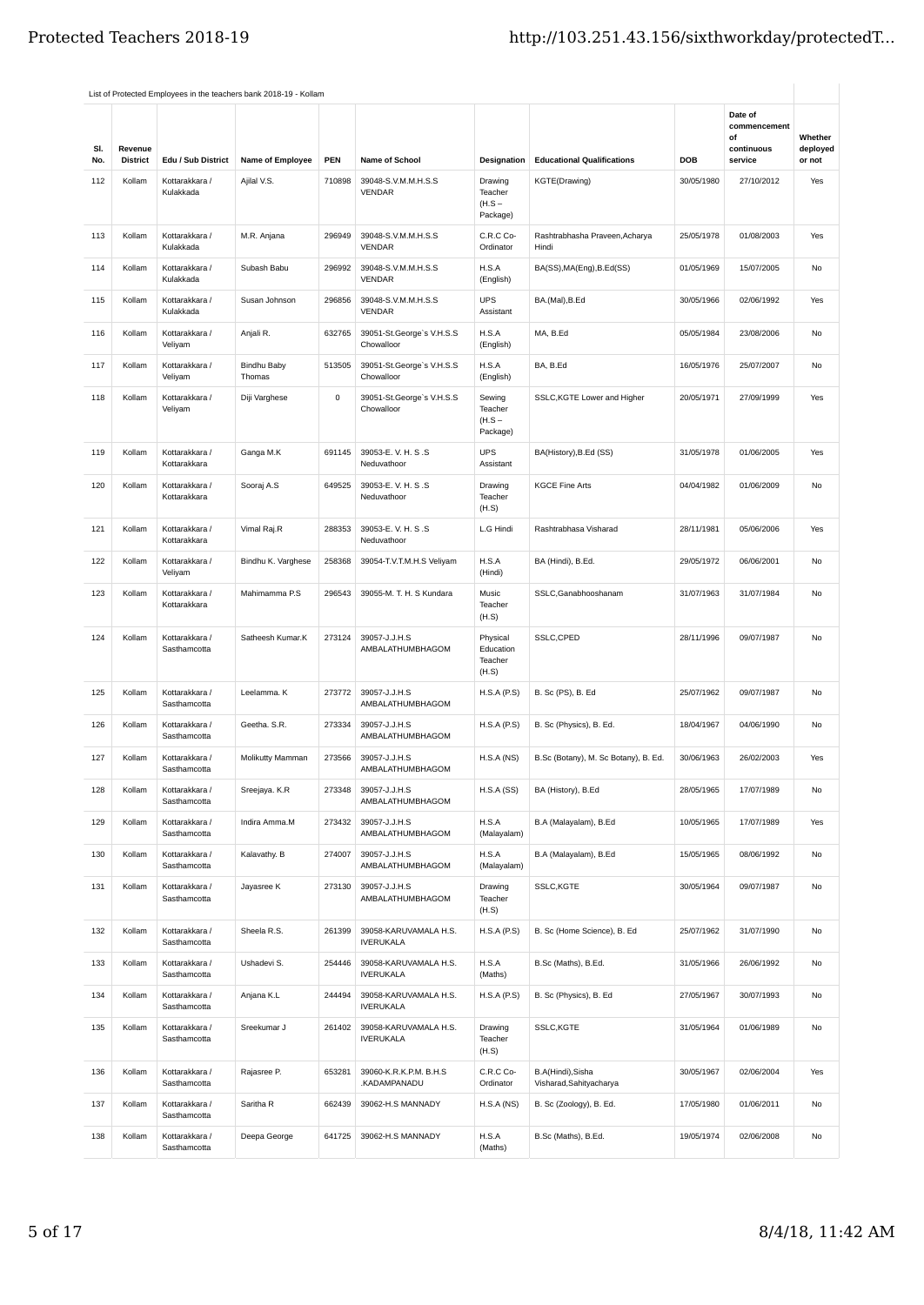|            |                            |                                | List of Protected Employees in the teachers bank 2018-19 - Kollam |             |                                       |                             |                                    |            |                                                        |                               |
|------------|----------------------------|--------------------------------|-------------------------------------------------------------------|-------------|---------------------------------------|-----------------------------|------------------------------------|------------|--------------------------------------------------------|-------------------------------|
| SI.<br>No. | Revenue<br><b>District</b> | Edu / Sub District             | Name of Employee                                                  | <b>PEN</b>  | <b>Name of School</b>                 | Designation                 | <b>Educational Qualifications</b>  | DOB        | Date of<br>commencement<br>οf<br>continuous<br>service | Whether<br>deployed<br>or not |
| 139        | Kollam                     | Kottarakkara /                 | Pillai Bindu                                                      | 641723      | 39062-H.S MANNADY                     | H.S.A(SS)                   | BA(History), B.Ed                  | 20/05/1970 | 02/06/2008                                             | No                            |
| 140        | Kollam                     | Sasthamcotta<br>Kottarakkara / | Balakrishnan<br>Preetha V.R                                       | 274649      | 39062-H.S MANNADY                     | H.S.A(P.S)                  | BSc (Chemistry), B. Ed (PS)        | 23/09/1972 | 23/10/1998                                             | Yes                           |
| 141        | Kollam                     | Sasthamcotta<br>Kottarakkara / | Sunitha Nair                                                      | 498228      | 39228-S.V.M.L.P.S                     | <b>LPS</b>                  | PDC TTC                            | 05/04/1971 | 01/06/1992                                             | No                            |
| 142        | Kollam                     | Kottarakkara<br>Kottarakkara / | Ajitha Kumari S                                                   | 498223      | Areekkalbhaqom<br>39228-S.V.M.L.P.S   | Assistant<br><b>LPS</b>     | <b>SSLC TTC</b>                    | 12/04/1965 | 08/07/1986                                             | No                            |
|            |                            | Kottarakkara                   |                                                                   |             | Areekkalbhagom                        | Assistant                   |                                    |            |                                                        |                               |
| 143        | Kollam                     | Kottarakkara /<br>Kottarakkara | Lathikakumari S.T                                                 | 498229      | 39228-S.V.M.L.P.S<br>Areekkalbhagom   | <b>LPS</b><br>Assistant     | <b>SSLC TTC</b>                    | 31/05/1969 | 01/06/1992                                             | Yes                           |
| 144        | Kollam                     | Kottarakkara /<br>Kottarakkara | Anila P G                                                         | 498231      | 39228-S.V.M.L.P.S<br>Areekkalbhagom   | <b>LPS</b><br>Assistant     | BA,TTC                             | 27/05/1968 | 15/07/1993                                             | No                            |
| 145        | Kollam                     | Kottarakkara /<br>Kottarakkara | Ushakumari R                                                      | 507424      | 39230-L.P.S Edavattom                 | <b>LPS</b><br>Assistant     | <b>BSc BEd</b>                     | 31/05/1967 | 03/06/1996                                             | Yes                           |
| 146        | Kollam                     | Kottarakkara /<br>Kottarakkara | Suma L                                                            | 507430      | 39230-L.P.S Edavattom                 | <b>LPS</b><br>Assistant     | <b>BA BEd</b>                      | 31/05/1973 | 09/08/1999                                             | No                            |
| 147        | Kollam                     | Kottarakkara /<br>Kottarakkara | Anju. G. Mohan                                                    | 626703      | 39230-L.P.S Edavattom                 | <b>LPS</b><br>Assistant     | plus two TTC                       | 30/11/1986 | 01/06/2010                                             | No                            |
| 148        | Kollam                     | Kottarakkara /<br>Kottarakkara | Usha Baby                                                         | $\mathsf 0$ | 39231-L.P.S Karuvelil                 | C.R.C Co-<br>Ordinator      | <b>BSc BEd</b>                     | 10/05/1974 | 07/06/2004                                             | Yes                           |
| 149        | Kollam                     | Kottarakkara /<br>Kottarakkara | Annamma koshy                                                     | 504320      | 39261-U.P.S Chethady                  | <b>UPS</b><br>Assistant     | <b>BA BEd</b>                      | 31/05/1974 | 06/06/2001                                             | No                            |
| 150        | Kollam                     | Kottarakkara /<br>Kottarakkara | Sumi. C.John                                                      | 504328      | 39261-U.P.S Chethady                  | <b>UPS</b><br>Assistant     | PDC TTC                            | 01/06/1984 | 02/06/2004                                             | No                            |
| 151        | Kollam                     | Kottarakkara /<br>Kottarakkara | Ganga K.S                                                         | 504350      | 39261-U.P.S Chethady                  | <b>UPS</b><br>Assistant     | <b>BA BEd</b>                      | 30/04/1974 | 01/06/2009                                             | No                            |
| 152        | Kollam                     | Kottarakkara /<br>Kottarakkara | Mini M V                                                          | 259081      | 39262-U.P.S Kottathala                | <b>UPS</b><br>Assistant     | MA BEd                             | 24/05/1969 | 20/06/1997                                             | No                            |
| 153        | Kollam                     | Kottarakkara /<br>Kottarakkara | Leelamony Amma J                                                  | 499902      | 39263-G.V.S.U.P.S<br>Kuzhikkalidavaka | <b>UPS</b><br>Assistant     | Bsc,BEd                            | 10/05/1967 | 10/06/1993                                             | No                            |
| 154        | Kollam                     | Kottarakkara /<br>Kottarakkara | Asha Balakrishnan                                                 | 499903      | 39263-G.V.S.U.P.S<br>Kuzhikkalidavaka | <b>UPS</b><br>Assistant     | Bsc, BEd                           | 31/05/1971 | 05/06/1995                                             | No                            |
| 155        | Kollam                     | Kottarakkara /<br>Kottarakkara | Manju E.R                                                         | 259381      | 39263-G.V.S.U.P.S<br>Kuzhikkalidavaka | <b>UPS</b><br>Assistant     | SSLC, TTC                          | 31/05/1977 | 10/06/1996                                             | No                            |
| 156        | Kollam                     | Kottarakkara /<br>Kottarakkara | Sindhu K                                                          | 507943      | 39265-D.V U.P.S Neduvathoor           | <b>LPS</b><br>Assistant     | SSLC, TTC                          | 05/09/1975 | 03/06/1996                                             | No                            |
| 157        | Kollam                     | Kottarakkara /<br>Kottarakkara | Geetha Devi.T                                                     | 507918      | 39265-D.V U.P.S Neduvathoor           | <b>UPS</b><br>Assistant     | BA B.Ed                            | 10/05/1967 | 06/06/1994                                             | No                            |
| 158        | Kollam                     | Kottarakkara /<br>Kottarakkara | Letha Sankar                                                      | 507964      | 39265-D.V U.P.S Neduvathoor           | <b>UPS</b><br>Assistant     | Bsc,BEd                            | 13/12/1967 | 01/06/1998                                             | No                            |
| 159        | Kollam                     | Kottarakkara /<br>Kottarakkara | Minikumari.K                                                      | 507988      | 39265-D.V U.P.S Neduvathoor           | L.G Hindi                   | SSLC Sahityacharya                 | 31/05/1974 | 01/06/1999                                             | No                            |
| 160        | Kollam                     | Kottarakkara /<br>Kottarakkara | Maya T S                                                          | 507908      | 39265-D.V U.P.S Neduvathoor           | <b>LPS</b><br>Assistant     | <b>SSLCTTCBA</b>                   | 25/05/1972 | 06/06/1994                                             | No                            |
| 161        | Kollam                     | Kottarakkara /<br>Kottarakkara | Suchithra kumari T<br>s                                           | 507953      | 39265-D.V U.P.S Neduvathoor           | <b>UPS</b><br>Assistant     | <b>BA BEd</b>                      | 25/05/1968 | 01/06/1998                                             | No                            |
| 162        | Kollam                     | Kottarakkara /<br>Kottarakkara | Ajayya S                                                          | 507886      | 39265-D.V U.P.S Neduvathoor           | <b>LPS</b><br>Assistant     | VHSE, TTC                          | 31/05/1969 | 10/06/1993                                             | Yes                           |
| 163        | Kollam                     | Kottarakkara /<br>Kottarakkara | Gopadas K G                                                       | 507899      | 39265-D.V U.P.S Neduvathoor           | <b>LPS</b><br>Assistant     | SSLC, TTC                          | 31/05/1970 | 06/06/1994                                             | No                            |
| 164        | Kollam                     | Kottarakkara /<br>Kottarakkara | Ayyappan Pillai.S                                                 | 507929      | 39265-D.V U.P.S Neduvathoor           | <b>UPS</b><br>Assistant     | <b>BSc B.Ed</b>                    | 03/08/1970 | 03/06/1996                                             | No                            |
| 165        | Kollam                     | Kottarakkara /<br>Kottarakkara | Manjusha D S                                                      | 810190      | 39268-U.P.S Thevalappuram             | <b>UPS</b><br>Assistant     | MA, BEd                            | 10/05/1974 | 22/07/2012                                             | Yes                           |
| 166        | Kollam                     | Kottarakkara /<br>Kottarakkara | Madhusoodhanan<br>Pillai                                          | 508363      | 39268-U.P.S Thevalappuram             | Drawing<br>Teacher<br>(U.P) | SSLC, Diploma in Free hand drawing | 30/05/1964 | 01/06/1988                                             | No                            |
| 167        | Kollam                     | Kottarakkara /<br>Veliyam      | Laiju George                                                      | 500016      | 39322-G.L.P.S Ambalakkara             | <b>LPS</b><br>Assistant     | SSLC, TTC                          | 02/03/1979 | 05/06/2006                                             | Yes                           |
| 168        | Kollam                     | Kottarakkara /<br>Veliyam      | J.Shafeek Rahman                                                  | 499982      | 39323-M.M.L.P.S Andoor                | L.G Arabic                  | BA, Afsal-Ul-Ulma                  | 30/05/1973 | 05/06/2000                                             | No                            |
| 169        | Kollam                     | Kottarakkara /<br>Veliyam      | Anisha.C                                                          | 500431      | 39328-L.P.S Kudavattoor               | <b>LPS</b><br>Assistant     | BA, TTC, BEd                       | 31/05/1981 | 01/06/2005                                             | No                            |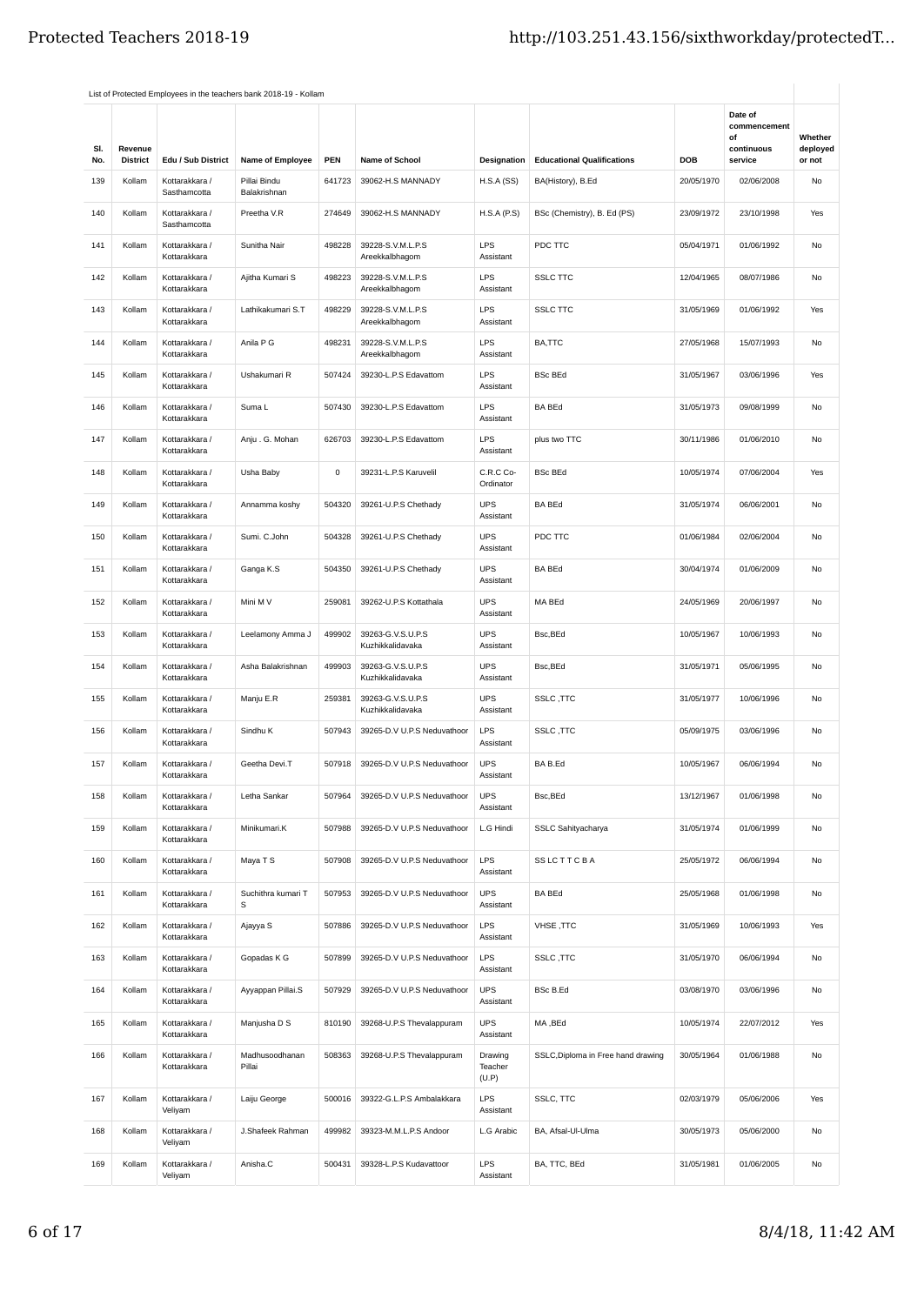|            |                            |                           | List of Protected Employees in the teachers bank 2018-19 - Kollam |        |                                     |                                                          |                                         |            |                                                        |                               |
|------------|----------------------------|---------------------------|-------------------------------------------------------------------|--------|-------------------------------------|----------------------------------------------------------|-----------------------------------------|------------|--------------------------------------------------------|-------------------------------|
| SI.<br>No. | Revenue<br><b>District</b> | Edu / Sub District        | Name of Employee                                                  | PEN    | Name of School                      | Designation                                              | <b>Educational Qualifications</b>       | <b>DOB</b> | Date of<br>commencement<br>of<br>continuous<br>service | Whether<br>deployed<br>or not |
| 170        | Kollam                     | Kottarakkara /            | Anila.S                                                           | 500427 | 39328-L.P.S Kudavattoor             | LPS                                                      | PDC, TTC                                | 26/05/1978 | 17/12/2004                                             | No                            |
|            |                            | Veliyam                   |                                                                   |        |                                     | Assistant                                                |                                         |            |                                                        |                               |
| 171        | Kollam                     | Kottarakkara /<br>Veliyam | Divya Chandran                                                    | 500439 | 39328-L.P.S Kudavattoor             | <b>LPS</b><br>Assistant                                  | BA, TTC                                 | 08/05/1985 | 01/12/2005                                             | Yes                           |
| 172        | Kollam                     | Kottarakkara /<br>Veliyam | Vijayalekshmi.G                                                   | 690398 | 39328-L.P.S Kudavattoor             | Sewing<br>Teacher<br>$(U.P -$<br>Package)                | <b>SSLC Needle work</b>                 | 20/05/1963 | 06/09/2012                                             | Yes                           |
| 173        | Kollam                     | Kottarakkara /<br>Veliyam | Naseera.A                                                         | 502010 | 39329-P.T.P.M.L.P.S<br>Cheruvakkal  | <b>LPS</b><br>Assistant                                  | BA,TTC                                  | 23/03/1984 | 04/06/2007                                             | No                            |
| 174        | Kollam                     | Kottarakkara /<br>Veliyam | Geena Baby                                                        | 501962 | 39329-P.T.P.M.L.P.S<br>Cheruvakkal  | LPS<br>Assistant                                         | VHSC, TTC                               | 27/05/1983 | 19/10/2004                                             | No                            |
| 175        | Kollam                     | Kottarakkara /<br>Veliyam | Deepu George                                                      | 505294 | 39329-P.T.P.M.L.P.S<br>Cheruvakkal  | LPS<br>Assistant                                         | VHSC, TTC                               | 07/05/1983 | 15/06/2006                                             | No                            |
| 176        | Kollam                     | Kottarakkara /<br>Veliyam | Sinish.P.R                                                        | 628058 | 39332-B.T.V.L.P.S Placode           | LPS<br>Assistant                                         | PDC, TTC                                | 26/05/1983 | 01/06/2007                                             | Yes                           |
| 177        | Kollam                     | Kottarakkara /<br>Veliyam | Sudha.G                                                           | 503155 | 39333-L.P.S Parancode               | LPS<br>Assistant                                         | SSLC, PDC, TTC                          | 10/10/1969 | 07/06/1993                                             | <b>No</b>                     |
| 178        | Kollam                     | Kottarakkara /<br>Veliyam | Kumary Sreekala.P                                                 | 503169 | 39333-L.P.S Parancode               | <b>LPS</b><br>Assistant                                  | SSLC, BEd                               | 13/01/1973 | 01/08/1996                                             | No                            |
| 179        | Kollam                     | Kottarakkara /<br>Veliyam | Komala,P                                                          | 699664 | 39337-L.P.G.S Veliyam               | Sewing<br>Teacher<br>$(U.P -$<br>Package)                | SSLC. Needle work                       | 18/05/1968 | 07/07/2012                                             | Yes                           |
| 180        | Kollam                     | Kottarakkara /<br>Veliyam | Bijumon.C.P                                                       | 503552 | 39341-S.K.V.L.P.S Chenkoor          | LPS<br>Assistant                                         | SSLC, TTC                               | 30/05/1976 | 06/06/2000                                             | No                            |
| 181        | Kollam                     | Kottarakkara /<br>Veliyam | Jiji John                                                         | 503564 | 39341-S.K.V.L.P.S Chenkoor          | LPS<br>Assistant                                         | SSLC, PDC, TTC                          | 13/11/1973 | 05/06/2002                                             | No                            |
| 182        | Kollam                     | Kottarakkara /<br>Veliyam | Anithakumary.O                                                    | 503579 | 39341-S.K.V.L.P.S Chenkoor          | LPS<br>Assistant                                         | SSC, PDC, TTC                           | 21/05/1972 | 02/06/2003                                             | No                            |
| 183        | Kollam                     | Kottarakkara /<br>Veliyam | Shyni.M.S                                                         | 503593 | 39341-S.K.V.L.P.S Chenkoor          | <b>LPS</b><br>Assistant                                  | SSLC, PDC, TTC, Arabic Teachers<br>Exam | 20/03/1981 | 02/06/2004                                             | No                            |
| 184        | Kollam                     | Kottarakkara /<br>Veliyam | Aneesh Kumar.T                                                    | 672980 | 39346-St.MARY`S U.P.S<br>AMBALAKARA | L.G Sanskrit<br>(PT)                                     | Prak-Sastry, Inter Mediate              | 31/05/1985 | 01/06/2011                                             | No                            |
| 185        | Kollam                     | Kottarakkara /<br>Veliyam | Nisha.M.S                                                         | 677395 | 39346-St.MARY`S U.P.S<br>AMBALAKARA | L.G Urdu<br>(PT)                                         | SSLC Adib- I-Fazil                      | 01/06/1973 | 01/06/2011                                             | Yes                           |
| 186        | Kollam                     | Kottarakkara /<br>Veliyam | Anne George                                                       | 501766 | 39347-D.V.U.P.S VAYACKAL            | <b>UPS</b><br>Assistant                                  | BA,BEd                                  | 29/03/1979 | 01/10/2004                                             | No                            |
| 187        | Kollam                     | Kottarakkara /<br>Veliyam | Sreehari.S                                                        | 501778 | 39347-D.V.U.P.S VAYACKAL            | <b>UPS</b><br>Assistant                                  | MA, BEd                                 | 02/05/1980 | 09/08/2007                                             | No                            |
| 188        | Kollam                     | Kottarakkara /<br>Veliyam | Suja Kumari.K                                                     | 501757 | 39347-D.V.U.P.S VAYACKAL            | <b>UPS</b><br>Assistant                                  | BA, BEd                                 | 31/05/1981 | 02/06/2004                                             | Yes                           |
| 189        | Kollam                     | Kottarakkara /<br>Veliyam | Biju.P.C                                                          | 503800 | 39348-S.R.V.U.P.S VALIYODE          | <b>UPS</b><br>Assistant                                  | BA, BEd                                 | 28/05/1973 | 06/06/2001                                             | Yes                           |
| 190        | Kollam                     | Kottarakkara /<br>Veliyam | Santhini.G                                                        | 503809 | 39348-S.R.V.U.P.S VALIYODE          | <b>UPS</b><br>Assistant                                  | BA, BEd                                 | 26/05/1977 | 15/07/2001                                             | Yes                           |
| 191        | Kollam                     | Kottarakkara /<br>Veliyam | Reji.B                                                            | 504012 | 39348-S.R.V.U.P.S VALIYODE          | <b>LPS</b><br>Assistant                                  | PDC, TTC                                | 30/05/1979 | 12/07/2004                                             | No                            |
| 192        | Kollam                     | Kottarakkara /<br>Veliyam | Babitha Hashim                                                    | 503817 | 39348-S.R.V.U.P.S VALIYODE          | <b>UPS</b><br>Assistant                                  | BSc, BEd                                | 02/05/1975 | 02/06/2004                                             | No                            |
| 193        | Kollam                     | Kottarakkara /<br>Veliyam | Jyothi.S                                                          | 503792 | 39348-S.R.V.U.P.S VALIYODE          | <b>LPS</b><br>Assistant                                  | BSc, BEd                                | 03/12/1975 | 06/06/2001                                             | Yes                           |
| 194        | Kollam                     | Kottarakkara /<br>Veliyam | Manaf.E                                                           | 504385 | 39348-S.R.V.U.P.S VALIYODE          | L.G Urdu<br>(PT)                                         | B com Urdu Higher                       | 25/05/1970 | 11/06/2001                                             | Yes                           |
| 195        | Kollam                     | Kottarakkara /<br>Veliyam | Meenu Baby                                                        | 503761 | 39348-S.R.V.U.P.S VALIYODE          | <b>UPS</b><br>Assistant                                  | MA, B Ed                                | 14/05/1967 | 06/06/2001                                             | Yes                           |
| 196        | Kollam                     | Kottarakkara /<br>Veliyam | S.K Ambili                                                        | 505319 | 39352-U.P.S ATTOORKONAM             | Sewing<br>Teacher<br>(U.P)                               | SSLC, Needle Work                       | 23/05/1968 | 01/06/1988                                             | No                            |
| 197        | Kollam                     | Kottarakkara /<br>Veliyam | Thomas.P.Mathew                                                   | 611364 | 39353-E.E.T.U.P.S<br>VELINALLOOR    | Physical<br>Education<br>Teacher<br>$(U.P -$<br>Package) | SSLC, B.Com .CPEd                       | 28/05/1969 | 14/06/2006                                             | Yes                           |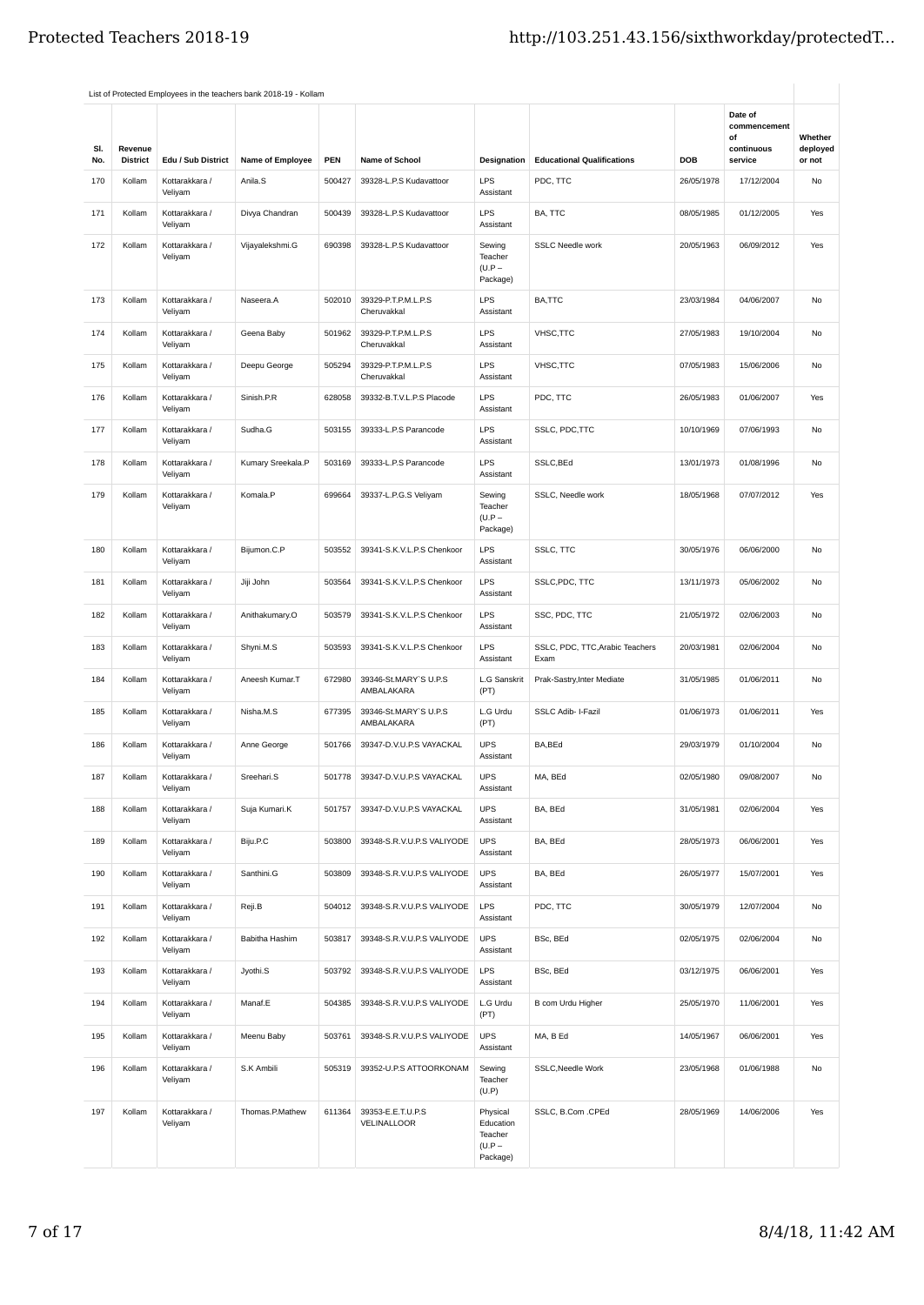|            |                            |                                      | List of Protected Employees in the teachers bank 2018-19 - Kollam |        |                                              |                             |                                                        |            |                                                        |                               |
|------------|----------------------------|--------------------------------------|-------------------------------------------------------------------|--------|----------------------------------------------|-----------------------------|--------------------------------------------------------|------------|--------------------------------------------------------|-------------------------------|
| SI.<br>No. | Revenue<br><b>District</b> | Edu / Sub District                   | Name of Employee                                                  | PEN    | <b>Name of School</b>                        | Designation                 | <b>Educational Qualifications</b>                      | <b>DOB</b> | Date of<br>commencement<br>of<br>continuous<br>service | Whether<br>deployed<br>or not |
| 198        | Kollam                     | Kottarakkara /                       | Cizy Varghese                                                     | 734862 | 39353-E.E.T.U.P.S<br>VELINALLOOR             | L.G Hindi                   | SSLC, Rastra Bhasha Visharad,<br>Rastra Bhasha Praveen | 27/05/1966 | 01/06/1999                                             | Yes                           |
| 199        | Kollam                     | Veliyam<br>Kottarakkara /<br>Veliyam | Aneesh.D.Babu                                                     | 234863 | 39353-E.E.T.U.P.S<br>VELINALLOOR             | <b>UPS</b><br>Assistant     | B Sc, B Ed                                             | 30/05/1980 | 27/09/2006                                             | Yes                           |
| 200        | Kollam                     | Kottarakkara /<br>Veliyam            | Hafsa Beevi                                                       | 505637 | 39359-E.V. U.P.S<br>MADANTHACODE             | L.G Arabic                  | SSLC. Afsal-Ul-Ulma                                    | 31/05/1964 | 30/07/1985                                             | No                            |
| 201        | Kollam                     | Kottarakkara /<br>Veliyam            | Y.Thomas                                                          | 500116 | 39363-U.P.S KUDAVATTOOR                      | Drawing<br>Teacher<br>(U.P) | SSLC, KGTE Higher Drawing                              | 27/07/1962 | 02/06/1986                                             | No                            |
| 202        | Kollam                     | Kottarakkara /<br>Veliyam            | Girija.I                                                          | 500105 | 39363-U.P.S KUDAVATTOOR                      | <b>UPS</b><br>Assistant     | B Sc, B Ed                                             | 05/12/1981 | 04/06/2007                                             | No                            |
| 203        | Kollam                     | Kottarakkara /<br>Veliyam            | Sreeja Kumar.H                                                    | 627136 | 39363-U.P.S KUDAVATTOOR                      | <b>UPS</b><br>Assistant     | SSLC, PDC, TTC                                         | 12/04/1984 | 04/06/2007                                             | No                            |
| 204        | Kollam                     | Kottarakkara /<br>Veliyam            | Anilkumar.A                                                       | 500111 | 39363-U.P.S KUDAVATTOOR                      | L.G Sanskrit<br>(PT)        | SSLC, PDC, Sanskrit Sahithya<br>Acharya                | 15/05/1973 | 05/06/2000                                             | No                            |
| 205        | Kollam                     | Kottarakkara /<br>Veliyam            | P.Unnikrishnan                                                    | 499977 | 39364-M.I.M.U.P.S<br>CHENKULAM               | Drawing<br>Teacher<br>(U.P) | SSLC, KGTE Drawing Diploma                             | 30/03/1965 | 01/08/1988                                             | No                            |
| 206        | Kollam                     | Kottarakkara /<br>Veliyam            | Usha Alexander                                                    | 499970 | 39364-M.I.M.U.P.S<br>CHENKULAM               | Sewing<br>Teacher<br>(U.P)  | SSLC, Tailoring & Garment; Making                      | 24/05/1964 | 15/07/1986                                             | No                            |
| 207        | Kollam                     | Kottarakkara /<br>Veliyam            | Parvathy Chandran                                                 | 628066 | 39365-S.N.V. U.P.S<br><b>MARUTHAMONPALLY</b> | <b>UPS</b><br>Assistant     | PDC, TTC                                               | 30/05/1987 | 01/06/2007                                             | Yes                           |
| 208        | Kollam                     | Kottarakkara /<br>Veliyam            | Sosamma.C.M                                                       | 500079 | 39366-U.P.S VILANGARA                        | <b>UPS</b><br>Assistant     | MA, B Ed                                               | 20/05/1964 | 02/06/2004                                             | No                            |
| 209        | Kollam                     | Kottarakkara /<br>Veliyam            | Prasannakumary.R                                                  | 500083 | 39366-U.P.S VILANGARA                        | <b>UPS</b><br>Assistant     | MA, B Ed                                               | 19/04/1974 | 01/06/2005                                             | Yes                           |
| 210        | Kollam                     | Kottarakkara /<br>Veliyam            | Samdeep.G                                                         | 500085 | 39366-U.P.S VILANGARA                        | <b>UPS</b><br>Assistant     | SSLC, TTC                                              | 01/06/1980 | 01/06/2010                                             | No                            |
| 211        | Kollam                     | Kottarakkara /<br>Kulakkada          | Lavanya G.V                                                       | 506145 | 39452-S.V.N.S.S.U.P.S<br>ATTUVASSERY         | <b>LPS</b><br>Assistant     | B.A, T.T.C                                             | 30/05/1984 | 15/07/2004                                             | Yes                           |
| 212        | Kollam                     | Kottarakkara /<br>Kulakkada          | Suprabha.P                                                        | 506147 | 39452-S.V.N.S.S.U.P.S<br>ATTUVASSERY         | <b>LPS</b><br>Assistant     | VHSC, TTC                                              | 08/01/1982 | 15/07/2005                                             | Yes                           |
| 213        | Kollam                     | Kottarakkara /<br>Kulakkada          | Asha. R                                                           | 666406 | 39452-S.V.N.S.S.U.P.S<br>ATTUVASSERY         | LPS<br>Assistant            | Plus2, TTC                                             | 11/04/1986 | 02/06/2008                                             | Yes                           |
| 214        | Kollam                     | Kottarakkara /<br>Kulakkada          | Remya P                                                           | 506094 | 39452-S.V.N.S.S.U.P.S<br><b>ATTUVASSERY</b>  | <b>UPS</b><br>Assistant     | Bsc, Bed                                               | 12/01/1980 | 18/07/2005                                             | Yes                           |
| 215        | Kollam                     | Kottarakkara /<br>Kulakkada          | Sini P George                                                     | 503855 | 39455-ST.PAUL'S U.P.S<br>PATTAZHY            | <b>UPS</b><br>Assistant     | Bsc, Bed                                               | 10/05/1974 | 02/06/2003                                             | Yes                           |
| 216        | Kollam                     | Kottarakkara /<br>Kulakkada          | Ajith Kumar V                                                     | 502637 | 39457-D.V. U.P.S<br>THEKKETHERY              | <b>UPS</b><br>Assistant     | Bsc,Bed                                                | 01/06/1975 | 27/06/1999                                             | No                            |
| 217        | Kollam                     | Kottarakkara /<br>Kulakkada          | Lekshmi V Nair                                                    | 503851 | 39457-D.V. U.P.S<br>THEKKETHERY              | C.R.C Co-<br>Ordinator      | Bsc,Bed                                                | 16/02/1979 | 05/06/2006                                             | Yes                           |
| 218        | Kollam                     | Kottarakkara /<br>Kulakkada          | Ambili R                                                          | 503836 | 39457-D.V. U.P.S<br>THEKKETHERY              | <b>UPS</b><br>Assistant     | MA, Bed                                                | 20/05/1973 | 05/06/2000                                             | No                            |
| 219        | Kollam                     | Kottarakkara /<br>Kulakkada          | Renu T.R                                                          | 666801 | 39458-D.V. U.P.S VENDAR                      | <b>UPS</b><br>Assistant     | Bsc,Bed                                                | 20/05/1985 | 01/06/2011                                             | Yes                           |
| 220        | Kollam                     | Kottarakkara /<br>Sasthamcotta       | Siju Philip                                                       | 507392 | 39537-S.P.M. U.P.S<br>AYIKKUNNAM             | <b>LPS</b><br>Assistant     | SSLC, TTC                                              | 31/05/1981 | 02/06/2003                                             | No                            |
| 221        | Kollam                     | Kottarakkara /<br>Sasthamcotta       | Prathibha C P                                                     | 507213 | 39537-S.P.M. U.P.S<br>AYIKKUNNAM             | <b>UPS</b><br>Assistant     | SSLC, B.Sc, M.A, B.Ed                                  | 31/05/1971 | 05/02/2004                                             | No                            |
| 222        | Kollam                     | Kottarakkara /<br>Sasthamcotta       | Sailaja D                                                         | 507216 | 39537-S.P.M. U.P.S<br>AYIKKUNNAM             | UPS<br>Assistant            | SSLC, B.A, M.A, B.Ed                                   | 24/05/1968 | 28/06/2004                                             | No                            |
| 223        | Kollam                     | Kottarakkara /<br>Sasthamcotta       | Yamuna L                                                          | 507390 | 39537-S.P.M. U.P.S<br>AYIKKUNNAM             | UPS<br>Assistant            | SSLC,B.Sc,B.Ed                                         | 18/04/1968 | 22/09/2005                                             | No                            |
| 224        | Kollam                     | Kottarakkara /<br>Sasthamcotta       | Sooraj S                                                          | 507403 | 39537-S.P.M. U.P.S<br>AYIKKUNNAM             | LPS<br>Assistant            | SSLC, HSE, TTC                                         | 20/05/1986 | 21/07/2006                                             | Yes                           |
| 225        | Kollam                     | Kottarakkara /<br>Sasthamcotta       | Sajesh B                                                          | 507209 | 39537-S.P.M. U.P.S<br>AYIKKUNNAM             | <b>UPS</b><br>Assistant     | SSLC, B.A, B.Ed                                        | 22/10/1975 | 03/12/2001                                             | No                            |
| 226        | Kollam                     | Kottarakkara /<br>Sasthamcotta       | Bindhu J                                                          | 507212 | 39537-S.P.M. U.P.S<br>AYIKKUNNAM             | <b>UPS</b><br>Assistant     | SSLC,B.Sc,B.Ed                                         | 25/05/1975 | 05/06/2002                                             | No                            |
| 227        | Kollam                     | Kottarakkara /<br>Sasthamcotta       | Suni P Samuel                                                     | 507386 | 39537-S.P.M. U.P.S<br>AYIKKUNNAM             | LPS<br>Assistant            | SSLC, TTC, B.A, B.Ed                                   | 25/05/1981 | 02/06/2003                                             | No                            |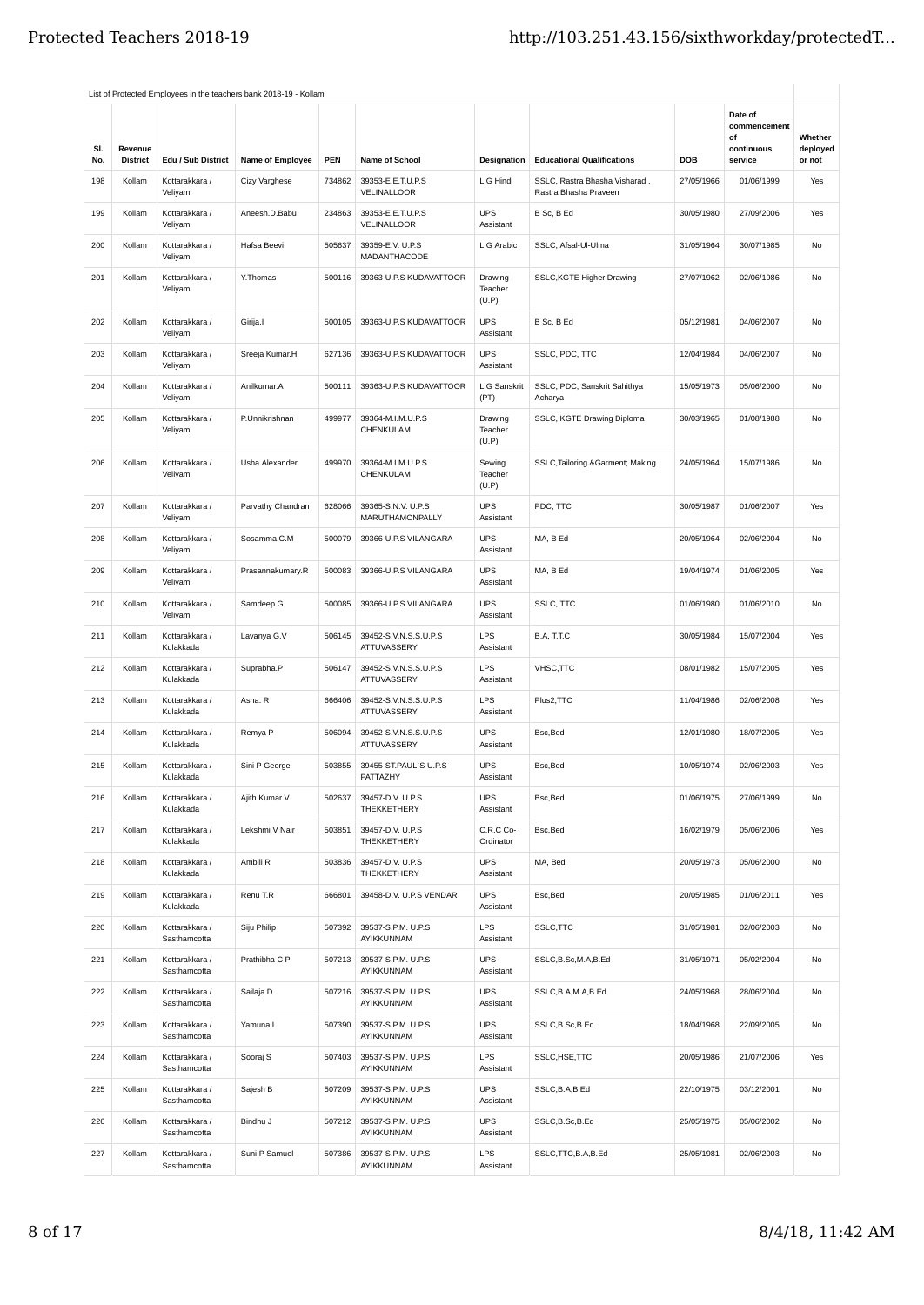|            |                            |                                | List of Protected Employees in the teachers bank 2018-19 - Kollam |        |                                      |                                           |                                                                 |            |                               |                    |
|------------|----------------------------|--------------------------------|-------------------------------------------------------------------|--------|--------------------------------------|-------------------------------------------|-----------------------------------------------------------------|------------|-------------------------------|--------------------|
|            |                            |                                |                                                                   |        |                                      |                                           |                                                                 |            | Date of<br>commencement<br>of | Whether            |
| SI.<br>No. | Revenue<br><b>District</b> | Edu / Sub District             | Name of Employee                                                  | PEN    | Name of School                       | Designation                               | <b>Educational Qualifications</b>                               | DOB        | continuous<br>service         | deployed<br>or not |
| 228        | Kollam                     | Kottarakkara /<br>Sasthamcotta | Sindhu R                                                          | 502842 | 39544-U.P.S.ONAVILA                  | <b>UPS</b><br>Assistant                   | SSLC, TTC                                                       | 20/05/1970 | 18/06/1990                    | No                 |
| 229        | Kollam                     | Kottarakkara /<br>Sasthamcotta | Nisha R Nair                                                      | 497255 | 39545-R.K. U.P.S ANAYADI             | <b>UPS</b><br>Assistant                   | SSLC, B.A, B.Ed                                                 | 30/05/1978 | 05/06/2006                    | No                 |
| 230        | Kollam                     | Kottarakkara /<br>Sasthamcotta | Bindhu V.S                                                        | 497273 | 39545-R.K. U.P.S ANAYADI             | <b>UPS</b><br>Assistant                   | SSLC, B.A, B.Ed                                                 | 26/05/1972 | 02/06/2008                    | No                 |
| 231        | Kollam                     | Kottarakkara /<br>Sasthamcotta | Siji Varghese                                                     | 500100 | 39546-ST.THOMAS U.P.S<br>SOORANADU   | L.G Sanskrit<br>(PT)                      | SSLC, Pre Degree, Prak Sastri                                   | 02/02/1982 | 01/06/2010                    | No                 |
| 232        | Kollam                     | Kottarakkara /<br>Sasthamcotta | Sheena Jamal                                                      | 498920 | 39546-ST.THOMAS U.P.S<br>SOORANADU   | L.G Arabic<br>(PT)                        | SSLC, HSC(Plus Two), Afsal UI Ulama                             | 20/05/1986 | 16/06/2008                    | Yes                |
| 233        | Kollam                     | Kottarakkara /<br>Sasthamcotta | Vijesh Krishnan V                                                 | 671410 | 39548-Vivekananda LPS<br>Kadampanadu | LPS<br>Assistant                          | SSLC, VHSC, TTC                                                 | 31/05/1986 | 15/07/2011                    | Yes                |
| 234        | Kollam                     | Punalur / Punalur              | Vineetha.G                                                        | 284641 | 40007-Nadukkunnu HS                  | C.R.C Co-<br>Ordinator                    | SSLC, HINDI SAHITYACHARYA,                                      | 29/01/1971 | 05/06/2000                    | Yes                |
| 235        | Kollam                     | Punalur / Punalur              | Sheeja S                                                          | 275358 | 40007-Nadukkunnu HS                  | Music<br>Teacher<br>(H.S)                 | SSLC ,Certificate in Ganabhushan                                | 13/05/1965 | 31/07/1987                    | No                 |
| 236        | Kollam                     | Punalur / Punalur              | S.Sunil                                                           | 289621 | 40008-GDHS Piravanthoor              | C.R.C Co-<br>Ordinator                    | SSC. HINDI SAHITIYACHARYA,<br>HINDI SHIKSHAN-PARINGAT           | 05/12/1971 | 01/06/1998                    | Yes                |
| 237        | Kollam                     | Punalur / Punalur              | Lekha.T.G                                                         | 734416 | 40011-HS for Girls Punalur           | C.R.C Co-<br>Ordinator                    | BA, BEd(HINDI)                                                  | 20/01/1977 | 11/08/2000                    | Yes                |
| 238        | Kollam                     | Punalur / Punalur              | Anita Oommen                                                      | 251812 | 40011-HS for Girls Punalur           | C.R.C Co-<br>Ordinator                    | MA, BEd(HINDI)                                                  | 05/01/1970 | 05/06/2000                    | Yes                |
| 239        | Kollam                     | Punalur / Anchal               | V.S.Saju                                                          | 277294 | 40019-NGPMHS Venchempu               | H.S.A<br>(Maths)                          | Bsc, BEd                                                        | 31/05/1977 | 19/07/2000                    | No                 |
| 240        | Kollam                     | Punalur / Anchal               | Shiby Sivan S                                                     | 276830 | 40019-NGPMHS Venchempu               | Sewing<br>Teacher<br>(H.S)                | SSLC, National Trade Certificate in<br><b>Dress Making</b>      | 04/03/1976 | 10/12/2007                    | No                 |
| 241        | Kollam                     | Punalur / Punalur              | Susan Lukose                                                      | 281312 | 40020-NSVHS Valacode                 | H.S.A<br>(Maths)                          | BSc, BEd                                                        | 31/05/1969 | 03/06/1996                    | No                 |
| 242        | Kollam                     | Punalur / Punalur              | Sudha Kumary                                                      | 254862 | 40020-NSVHS Valacode                 | Sewing<br>Teacher<br>(H.S)                | SSLC, Certificate in Tyloring and<br>Embroidery and Needle work | 31/05/1967 | 05/12/1995                    | Yes                |
| 243        | Kollam                     | Punalur / Anchal               | Mini.J                                                            | 260023 | 40028-Matha HS Vilakkupara           | H.S.A(NS)                                 | BSc, BEd(NS)                                                    | 16/03/1968 | 24/07/1991                    | No                 |
| 244        | Kollam                     | Punalur / Anchal               | Vijaya Lekshmi. C.V                                               | 259703 | 40028-Matha HS Vilakkupara           | <b>UPS</b><br>Assistant                   | BSc, BEd(PS)                                                    | 31/05/1970 | 06/09/1994                    | No                 |
| 245        | Kollam                     | Punalur / Anchal               | Raju Kuricase                                                     | 259647 | 40028-Matha HS Vilakkupara           | <b>UPS</b><br>Assistant                   | MA,BEd                                                          | 30/07/1963 | 07/06/1993                    | No                 |
| 246        | Kollam                     | Punalur / Anchal               | Nabeesathu Beevi                                                  | 259770 | 40028-Matha HS Vilakkupara           | <b>UPS</b><br>Assistant                   | BA, BEd (mal)                                                   | 10/01/1972 | 09/06/1994                    | No                 |
| 247        | Kollam                     | Punalur / Anchal               | Jayasree. K.P                                                     | 498591 | 40028-Matha HS Vilakkupara           | <b>UPS</b><br>Assistant                   | BSc, BEd (maths)                                                | 30/05/1968 | 01/08/1994                    | No                 |
| 248        | Kollam                     | Punalur / Anchal               | Suresh Johnson                                                    | 259079 | 40028-Matha HS Vilakkupara           | <b>UPS</b><br>Assistant                   | BSc, BEd(NS)                                                    | 31/05/1967 | 06/09/1994                    | No                 |
| 249        | Kollam                     | Punalur / Anchal               | Sreedharan Nair. B                                                | 259864 | 40028-Matha HS Vilakkupara           | Physical<br>Education<br>Teacher<br>(H.S) | SSLC, Certificate in PET                                        | 31/07/1963 | 01/06/1988                    | No                 |
| 250        | Kollam                     | Punalur /<br>Chadayamangalam   | Najuma                                                            | 656620 | 40033-M. M. H. S. S Nilamel          | FT Menial                                 | PDC                                                             | 30/05/1975 | 10/08/2009                    | Yes                |
| 251        | Kollam                     | Punalur / Anchal               | Vasantha Kumary.K                                                 | 252073 | 40036-All Saints HS Puthayam         | Drawing<br>Teacher<br>(H.S)               | SSLC, Diploma in Drawing                                        | 10/04/1965 | 02/06/1997                    | No                 |
| 252        | Kollam                     | Punalur / Punalur              | Sreedevi.T                                                        | 277211 | 40037-MMHS Vilakudy                  | L.G Hindi                                 | sahithya bhooshan                                               | 26/05/1970 | 06/06/1994                    | No                 |
| 253        | Kollam                     | Punalur / Anchal               | P.M.Jeeja                                                         | 640449 | 40039-AKMHS Thadicadu                | Drawing<br>Teacher<br>(H.S)               | SSLC, Certificate in commercial art                             | 30/05/1966 | 15/07/1988                    | No                 |
| 254        | Kollam                     | Punalur / Anchal               | M .Junaida                                                        | 282920 | 40039-AKMHS Thadicadu                | Sewing<br>Teacher<br>(H.S)                | SSLC, KGTE Certificate in Tyloring                              | 20/05/1967 | 18/07/1988                    | No                 |
| 255        | Kollam                     | Punalur / Anchal               | Minimol.C                                                         | 705969 | 40039-AKMHS Thadicadu                | H.S.A<br>(English)                        | MA,BEd                                                          | 18/05/1979 | 04/06/2007                    | No                 |
| 256        | Kollam                     | Punalur / Anchal               | S.Prasannakumary                                                  | 734126 | 40039-AKMHS Thadicadu                | C.R.C Co-<br>Ordinator                    | SSLC, HINDI BHOOSHAN                                            | 10/07/1962 | 06/08/1996                    | Yes                |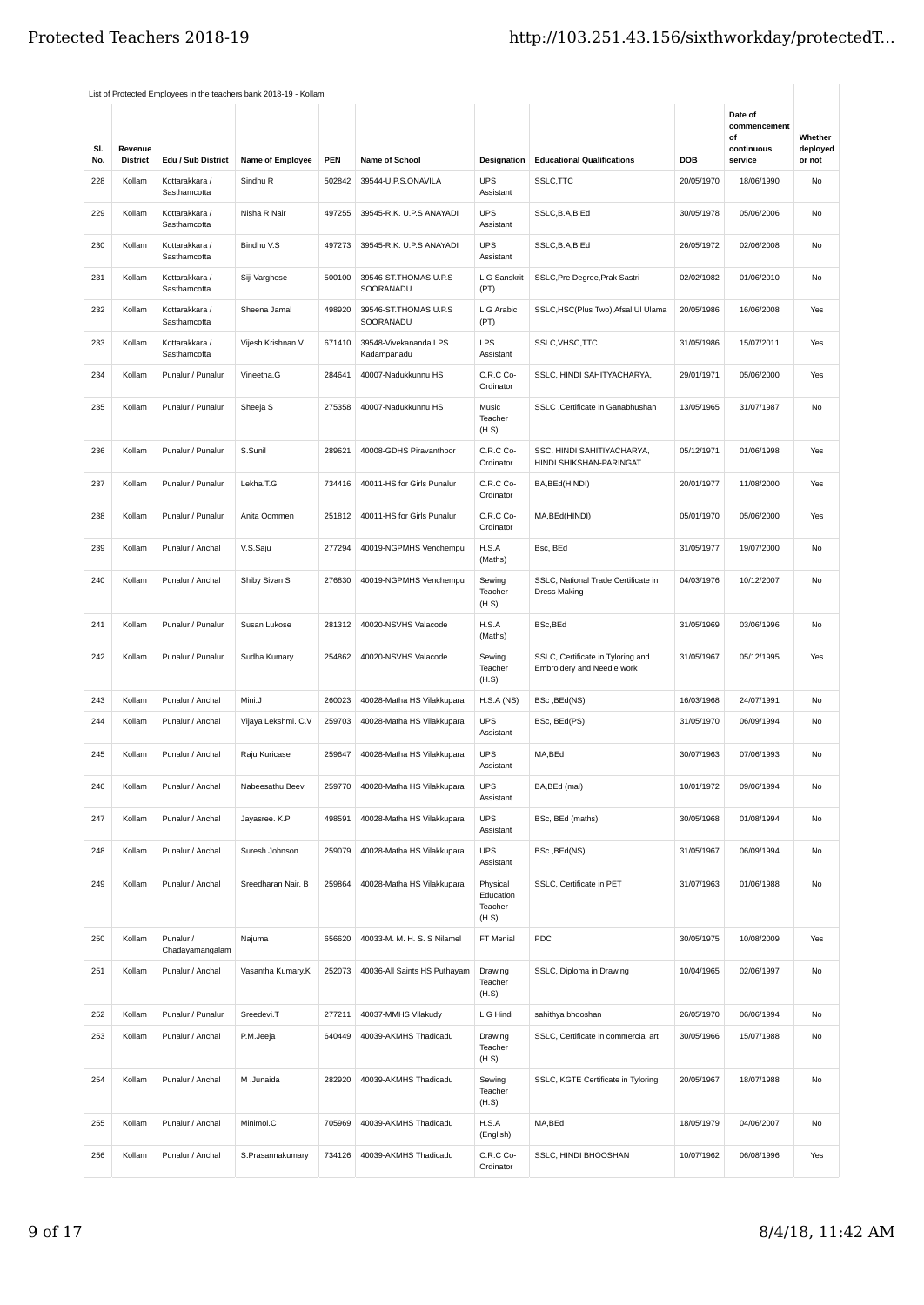|            |                            |                              | List of Protected Employees in the teachers bank 2018-19 - Kollam |        |                                             |                                                          |                                    |            |                                                        |                               |
|------------|----------------------------|------------------------------|-------------------------------------------------------------------|--------|---------------------------------------------|----------------------------------------------------------|------------------------------------|------------|--------------------------------------------------------|-------------------------------|
| SI.<br>No. | Revenue<br><b>District</b> | Edu / Sub District           | Name of Employee                                                  | PEN    | Name of School                              | Designation                                              | <b>Educational Qualifications</b>  | DOB        | Date of<br>commencement<br>of<br>continuous<br>service | Whether<br>deployed<br>or not |
| 257        | Kollam                     | Punalur / Anchal             | K.Gopakumar                                                       | 678027 | 40039-AKMHS Thadicadu                       | Physical<br>Education<br>Teacher<br>$(H.S -$<br>Package) | SSLC. CERTIFICATE COURSE IN<br>PET | 28/05/1963 | 01/06/1998                                             | Yes                           |
| 258        | Kollam                     | Punalur / Anchal             | VT Chandra<br>Choodan Nair                                        | 282881 | 40039-AKMHS Thadicadu                       | Physical<br>Education<br>Teacher<br>(H.S)                | SSLC. Certificate in PET           | 30/05/1964 | 20/06/1988                                             | No                            |
| 259        | Kollam                     | Punalur /<br>Chadayamangalam | Santhi Krishna G.S                                                | 657938 | 40045-C. P. H. S. S Kuttikkadu              | H.S.A<br>(English)                                       | BA,BEd                             | 28/05/1988 | 01/06/2011                                             | No                            |
| 260        | Kollam                     | Punalur / Anchal             | Devi.K.M                                                          | 618766 | 40046-VHSS And HSS<br>Thadicadu             | H.S.A<br>(English)                                       | BA,BEd                             | 16/01/1985 | 03/06/2008                                             | No                            |
| 261        | Kollam                     | Punalur / Anchal             | Anil Kumar R                                                      | 618777 | 40046-VHSS And HSS<br>Thadicadu             | Physical<br>Education<br>Teacher<br>(H.S)                | SSLC, Certificate in PET           | 15/05/1964 | 24/08/2005                                             | No                            |
| 262        | Kollam                     | Punalur / Punalur            | P.Sheela                                                          | 506937 | 40047-Edamon VHSS                           | Drawing<br>Teacher<br>(H.S)                              | PDC,KGTE                           | 01/06/1963 | 01/06/1983                                             | Yes                           |
| 263        | Kollam                     | Punalur /<br>Chadayamangalam | Suni.R                                                            | 500144 | 40209-L. P. S Almanar                       | C.R.C Co-<br>Ordinator                                   | SSLC, TTC                          | 12/03/1983 | 02/06/2004                                             | Yes                           |
| 264        | Kollam                     | Punalur /<br>Chadayamangalam | Divya.S.Kumar                                                     | 500143 | 40209-L. P. S Almanar                       | <b>LPS</b><br>Assistant                                  | SSLC, VHSE, TTC                    | 23/05/1983 | 03/06/2003                                             | No                            |
| 265        | Kollam                     | Punalur /<br>Chadayamangalam | Shereena beegom.A                                                 | 500140 | 40209-L. P. S Almanar                       | <b>LPS</b><br>Assistant                                  | PLUS TWO, TTC                      | 30/05/1979 | 02/06/2003                                             | Yes                           |
| 266        | Kollam                     | Punalur /<br>Chadayamangalam | Sajeena.S.M                                                       | 500257 | 40211-K. V. L. P. S Chithara                | LPS<br>Assistant                                         | PDC,TTC                            | 25/05/1981 | 02/06/2008                                             | Yes                           |
| 267        | Kollam                     | Punalur /<br>Chadayamangalam | Valsalamma.G                                                      | 500259 | 40211-K. V. L. P. S Chithara                | Sewing<br>Teacher<br>(U.P)                               | KGTE, Needle work and dress making | 30/07/1963 | 18/07/1985                                             | No                            |
| 268        | Kollam                     | Punalur /<br>Chadayamangalam | R.Sulochana                                                       | 501157 | 40218-S. K. V LPS Kuriyode                  | <b>LPS</b><br>Assistant                                  | BSc,TTC                            | 06/03/1976 | 02/06/2003                                             | No                            |
| 269        | Kollam                     | Punalur /<br>Chadayamangalam | Rimthamol.R                                                       | 501203 | 40218-S. K. V LPS Kuriyode                  | LPS<br>Assistant                                         | BSc,TTC                            | 31/05/1979 | 11/06/2003                                             | No                            |
| 270        | Kollam                     | Punalur /<br>Chadayamangalam | Divya.P.K                                                         | 501217 | 40218-S. K. V LPS Kuriyode                  | <b>LPS</b><br>Assistant                                  | PDC,TTC                            | 30/05/1983 | 15/07/2005                                             | No                            |
| 271        | Kollam                     | Punalur /<br>Chadayamangalam | Aparna.C.Mohan                                                    | 501245 | 40218-S. K. V LPS Kuriyode                  | <b>LPS</b><br>Assistant                                  | PLUS TWO, TTC                      | 28/05/1986 | 05/06/2006                                             | No                            |
| 272        | Kollam                     | Punalur /<br>Chadayamangalam | Sufija.B                                                          | 501254 | 40218-S. K. V LPS Kuriyode                  | LPS<br>Assistant                                         | PLUS TWO,TTC                       | 15/01/1986 | 01/06/2011                                             | Yes                           |
| 273        | Kollam                     | Punalur /<br>Chadayamangalam | Ushakumari.P.L                                                    | 501023 | 40218-S. K. V LPS Kuriyode                  | <b>LPS</b><br>Assistant                                  | PDC,TTC                            | 30/05/1968 | 06/06/2001                                             | Yes                           |
| 274        | Kollam                     | Punalur /<br>Chadayamangalam | Sreeja.O.S                                                        | 500244 | 40221-S. N. V. L. P. S<br>Pullupana         | <b>LPS</b><br>Assistant                                  | BSc, Bed                           | 12/02/1974 | 01/06/1998                                             | No                            |
| 275        | Kollam                     | Punalur /<br>Chadayamangalam | Deepa.T.G                                                         | 500250 | 40221-S. N. V. L. P. S<br>Pullupana         | <b>LPS</b><br>Assistant                                  | BA, Bed                            | 20/05/1975 | 06/06/2001                                             | No                            |
| 276        | Kollam                     | Punalur /<br>Chadayamangalam | Raji.L                                                            | 500253 | 40221-S. N. V. L. P. S<br>Pullupana         | <b>LPS</b><br>Assistant                                  | <b>TTC</b>                         | 30/05/1979 | 01/06/2005                                             | No                            |
| 277        | Kollam                     | Punalur /<br>Chadayamangalam | G.V.Rajesh                                                        | 500241 | 40221-S. N. V. L. P. S<br>Pullupana         | LPS<br>Assistant                                         | <b>BSc.Bed</b>                     | 30/05/1972 | 01/06/1998                                             | No                            |
| 278        | Kollam                     | Punalur /<br>Chadayamangalam | P.S.Sreelakshmy                                                   | 628627 | 40224-S. V L. P. S Poonkode                 | <b>LPS</b><br>Assistant                                  | SSLC, TTC                          | 20/05/1986 | 01/06/2010                                             | Yes                           |
| 279        | Kollam                     | Punalur /<br>Chadayamangalam | Sailu.S                                                           | 662216 | 40234-Ex-Service Man's U. P.<br>S Attupuram | <b>UPS</b><br>Assistant                                  | MA,BEd                             | 03/05/1976 | 01/06/2011                                             | Yes                           |
| 280        | Kollam                     | Punalur /<br>Chadayamangalam | Sandhya.P.S                                                       | 501673 | 40235-U. P. S Kottukkal                     | <b>UPS</b><br>Assistant                                  | BSc, BEd                           | 31/05/1971 | 05/06/2006                                             | Yes                           |
| 281        | Kollam                     | Punalur /<br>Chadayamangalam | K.Shameena                                                        | 501438 | 40239-M. S U. P. S<br>Manjappara            | <b>UPS</b><br>Assistant                                  | SSLC, TTC                          | 30/05/1981 | 01/07/2006                                             | No                            |
| 282        | Kollam                     | Punalur /<br>Chadayamangalam | P.Priya                                                           | 501485 | 40239-M. S U. P. S<br>Manjappara            | <b>UPS</b><br>Assistant                                  | BA, Bed                            | 15/03/1975 | 03/06/2004                                             | Yes                           |
| 283        | Kollam                     | Punalur /<br>Chadayamangalam | Renjitha.N.S                                                      | 501189 | 40241-U. P. S Murukkumon                    | L.G Hindi                                                | SSLC, Hindi Bhooshan               | 01/06/1979 | 15/07/2005                                             | No                            |
| 284        | Kollam                     | Punalur /<br>Chadayamangalam | Najeeb.U                                                          | 661212 | 40241-U. P. S Murukkumon                    | <b>LPS</b><br>Assistant                                  | SSLC, TTC, PLUS TWO                | 25/05/1988 | 04/06/2011                                             | Yes                           |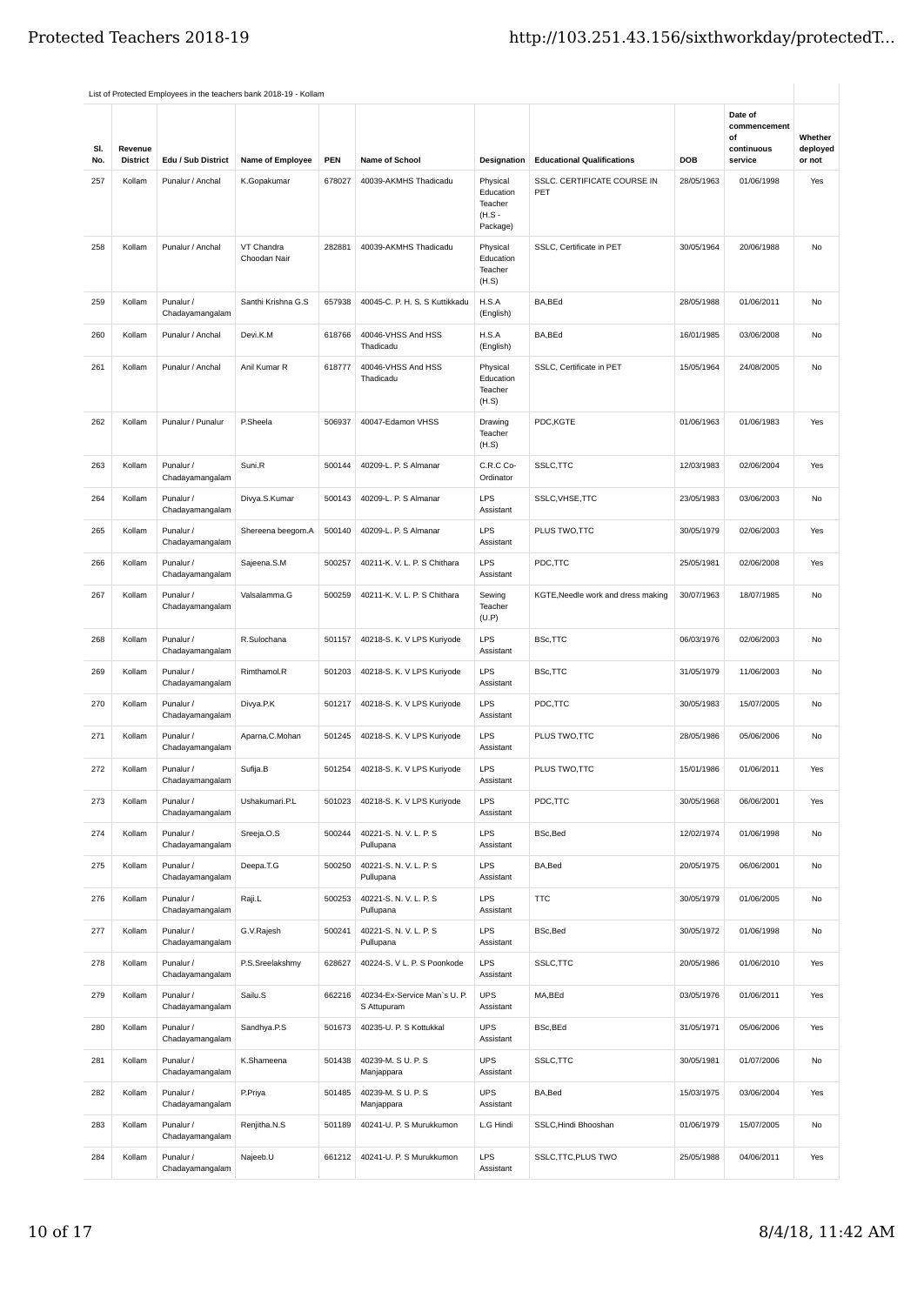|            |                            |                              | List of Protected Employees in the teachers bank 2018-19 - Kollam |        |                                            |                                           |                                                         |            |                                                        |                               |
|------------|----------------------------|------------------------------|-------------------------------------------------------------------|--------|--------------------------------------------|-------------------------------------------|---------------------------------------------------------|------------|--------------------------------------------------------|-------------------------------|
| SI.<br>No. | Revenue<br><b>District</b> | Edu / Sub District           | Name of Employee                                                  | PEN    | Name of School                             | Designation                               | <b>Educational Qualifications</b>                       | <b>DOB</b> | Date of<br>commencement<br>of<br>continuous<br>service | Whether<br>deployed<br>or not |
| 285        | Kollam                     | Punalur /<br>Chadayamangalam | R.Sreekala                                                        | 500304 | 40242-L. M U. P. S Nilamel                 | Sewing<br>Teacher<br>(U.P)                | PDC,KGT,Needle work and Dress<br>making, Hindi bhooshan | 30/07/1962 | 22/07/1985                                             | No                            |
| 286        | Kollam                     | Punalur /<br>Chadayamangalam | Vijayakumar.K                                                     | 501212 | 40243-U. P. S Pezhumoodu                   | Physical<br>Education<br>Teacher<br>(U.P) | <b>Physical Education Training</b>                      | 05/04/1965 | 09/01/1990                                             | No                            |
| 287        | Kollam                     | Punalur /<br>Chadayamangalam | Maya.S.Nair                                                       | 249185 | 40243-U. P. S Pezhumoodu                   | <b>UPS</b><br>Assistant                   | BSc, Bed                                                | 31/05/1967 | 06/06/1994                                             | Yes                           |
| 288        | Kollam                     | Punalur /<br>Chadayamangalam | Sobha.S.L                                                         | 642640 | 40243-U. P. S Pezhumoodu                   | L.G Hindi                                 | BA, Bed                                                 | 21/05/1969 | 05/07/1991                                             | No                            |
| 289        | Kollam                     | Punalur / Anchal             | Teena Varghese                                                    | 656254 | 40338-Vilakkupara L. P. S                  | LPS<br>Assistant                          | SSLC, TTC, BA                                           | 24/05/1986 | 01/06/2010                                             | No                            |
| 290        | Kollam                     | Punalur / Anchal             | Shinee Mathew                                                     | 499424 | 40345-Marthandamkara L And<br><b>U.P.S</b> | <b>UPS</b><br>Assistant                   | SSLC, TTC, B.Sc                                         | 25/05/1970 | 07/06/1993                                             | No                            |
| 291        | Kollam                     | Punalur / Anchal             | Harikumar P.G                                                     | 649642 | 40345-Marthandamkara L And<br><b>U.P.S</b> | <b>UPS</b><br>Assistant                   | SSLC, TTC                                               | 20/05/1972 | 25/06/1993                                             | No                            |
| 292        | Kollam                     | Punalur / Anchal             | Radhakrishnan R                                                   | 498580 | 40345-Marthandamkara L And<br><b>U.P.S</b> | <b>LPS</b><br>Assistant                   | M.Sc,B.Ed                                               | 31/05/1970 | 06/06/1994                                             | No                            |
| 293        | Kollam                     | Punalur / Anchal             | Beena Chandran                                                    | 499041 | 40348-Alayamon M. T. U. P. S               | UPSA (HTV)                                | B.Sc,B.Ed                                               | 02/02/1977 | 05/06/2006                                             | Yes                           |
| 294        | Kollam                     | Punalur / Anchal             | Anitha Johnson                                                    | 498978 | 40348-Alayamon M. T. U. P. S               | <b>UPS</b><br>Assistant                   | MA,B Ed                                                 | 15/05/1970 | 02/06/2004                                             | Yes                           |
| 295        | Kollam                     | Punalur / Anchal             | Shine S                                                           | 498883 | 40349-Anchal B. V. U. P. S                 | <b>UPS</b><br>Assistant                   | SSLC, TTC                                               | 21/05/1984 | 05/06/2007                                             | No                            |
| 296        | Kollam                     | Punalur / Anchal             | Makesh Krishna L                                                  | 498849 | 40349-Anchal B. V. U. P. S                 | UPSA (HTV)                                | SSLC, TTC                                               | 27/12/1986 | 02/06/2007                                             | No                            |
| 297        | Kollam                     | Punalur / Anchal             | Santhosh C                                                        | 498819 | 40349-Anchal B. V. U. P. S                 | UPSA (HTV)                                | BA, BEd                                                 | 06/05/1975 | 05/06/2000                                             | Yes                           |
| 298        | Kollam                     | Punalur / Anchal             | Hari P.S                                                          | 498019 | 40350-Aylara U. P. S                       | Physical<br>Education<br>Teacher<br>(U.P) | SSLC, Physical Education Exam                           | 20/05/1968 | 04/10/2004                                             | No                            |
| 299        | Kollam                     | Punalur / Anchal             | Jacob George                                                      | 498055 | 40353-Pullamcodu U. P. S                   | Physical<br>Education<br>Teacher<br>(U.P) | SSLC, Physical Education Exam                           | 28/05/1966 | 21/07/1987                                             | No                            |
| 300        | Kollam                     | Punalur / Punalur            | Maria Rani J                                                      | 801880 | 40429-ShaliacaraEstate LPS                 | C.R.C Co-<br>Ordinator                    | Plus Two , TTC tamil                                    | 10/02/1973 | 07/08/1997                                             | Yes                           |
| 301        | Kollam                     | Punalur / Punalur            | Lekha.C.N                                                         | 507123 | 40431-TVTM LPS Elampal                     | <b>LPS</b><br>Assistant                   | Plus Two, TTC                                           | 10/03/1972 | 10/09/1993                                             | No                            |
| 302        | Kollam                     | Punalur / Punalur            | Suja K S                                                          | 507135 | 40431-TVTM LPS Elampal                     | LPS<br>Assistant                          | Pre Degree, TTC                                         | 25/05/1972 | 29/11/2000                                             | No                            |
| 303        | Kollam                     | Punalur / Punalur            | Vinitha.V                                                         | 669248 | 40431-TVTM LPS Elampal                     | <b>LPS</b><br>Assistant                   | Plus Two, TTC                                           | 29/05/1984 | 14/11/2005                                             | Yes                           |
| 304        | Kollam                     | Punalur / Punalur            | Athira T K                                                        | 507493 | 40434-SVK LPS Ottakkal                     | LPS<br>Assistant                          | Pre Degree, TTC                                         | 21/05/1986 | 01/12/2005                                             | Yes                           |
| 305        | Kollam                     | Punalur / Punalur            | Sajeev Kumar                                                      | 507486 | 40434-SVK LPS Ottakkal                     | <b>LPS</b><br>Assistant                   | PDC, TTC                                                | 13/11/1977 | 13/06/2013                                             | Yes                           |
| 306        | Kollam                     | Punalur / Punalur            | Bindu.G.S                                                         | 507183 | 40434-SVK LPS Ottakkal                     | LPS<br>Assistant                          | BA, TTC                                                 | 10/04/1971 | 21/07/1998                                             | Yes                           |
| 307        | Kollam                     | Punalur / Punalur            | Asha V                                                            | 508290 | 40446-UPS Edamon                           | L.G Hindi                                 | Pree degree, Sahithyacharya                             | 31/05/1972 | 15/07/2007                                             | No                            |
| 308        | Kollam                     | Kollam /<br>Chathannoor      | Usha Nair, R                                                      | 306908 | 41002-Chempakassery HSS,<br>Bhoothakkulam  | H.S.A<br>(Malayalam)                      | B.Sc, M.A., B.Ed.                                       | 07/04/1974 | 15/07/1999                                             | No                            |
| 309        | Kollam                     | Kollam /<br>Chathannoor      | Jayasree P G                                                      | 501299 | 41002-Chempakassery HSS,<br>Bhoothakkulam  | H.S.A(P.S)                                | BSc, BEd                                                | 31/05/1972 | 10/06/1998                                             | No                            |
| 310        | Kollam                     | Kollam /<br>Chathannoor      | Soumya v                                                          | 672388 | 41010-Parippally A S H S S                 | H.S.A(SS)                                 | BA,BEd                                                  | 30/05/1984 | 01/06/2011                                             | No                            |
| 311        | Kollam                     | Kollam /<br>Chathannoor      | Preetha.P.S                                                       | 780352 | 41010-Parippally A S H S S                 | <b>UPS</b><br>Assistant                   | BA, BEd                                                 | 31/05/1974 | 04/06/2012                                             | No                            |
| 312        | Kollam                     | Kollam /<br>Chathannoor      | Smitha.D                                                          | 780356 | 41010-Parippally A S H S S                 | <b>UPS</b><br>Assistant                   | MSc, Bed                                                | 22/04/1980 | 04/06/2012                                             | No                            |
| 313        | Kollam                     | Kollam /<br>Chathannoor      | Susha <sub>S</sub>                                                | 690133 | 41010-Parippally A S H S S                 | <b>UPS</b><br>Assistant                   | BSc, BEd                                                | 31/05/1983 | 01/06/2011                                             | No                            |
| 314        | Kollam                     | Kollam / Chavara             | Kavitha .P.T                                                      | 288564 | 41016-Guhanandapuram H S<br>S              | H.S.A(NS)                                 | B.Sc.(ZOOLOGY), B.Ed(NS)                                | 30/05/1975 | 02/06/1997                                             | No                            |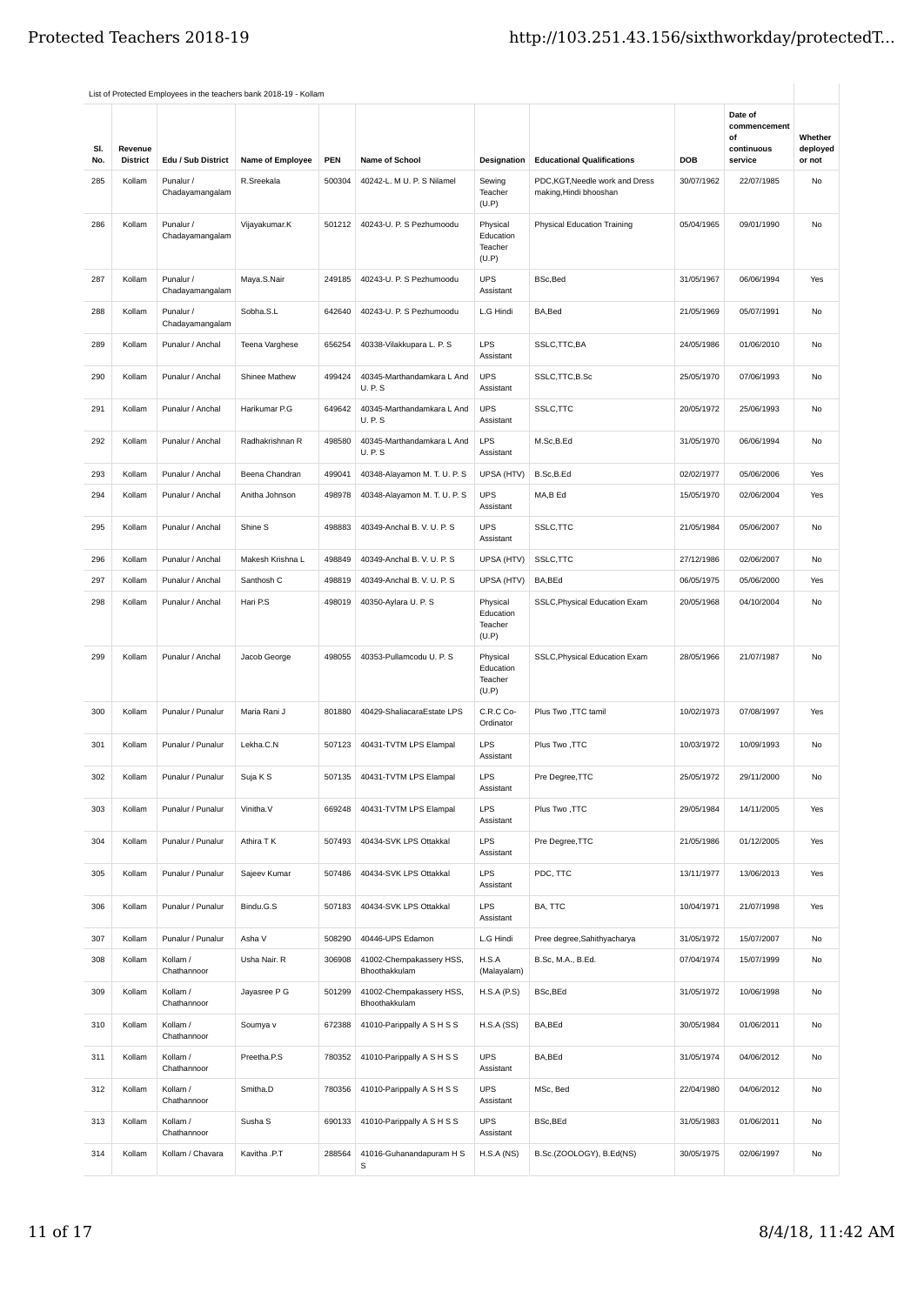|     |                 |                            | List of Protected Employees in the teachers bank 2018-19 - Kollam |            |                                               |                                           |                                                                                  |            |                                             |                     |
|-----|-----------------|----------------------------|-------------------------------------------------------------------|------------|-----------------------------------------------|-------------------------------------------|----------------------------------------------------------------------------------|------------|---------------------------------------------|---------------------|
| SI. | Revenue         |                            |                                                                   |            |                                               |                                           |                                                                                  |            | Date of<br>commencement<br>of<br>continuous | Whether<br>deployed |
| No. | <b>District</b> | Edu / Sub District         | Name of Employee                                                  | <b>PEN</b> | Name of School                                | Designation                               | <b>Educational Qualifications</b>                                                | <b>DOB</b> | service                                     | or not              |
| 315 | Kollam          | Kollam / Chavara           | Suja.S                                                            | 288583     | 41016-Guhanandapuram H S<br>S                 | <b>UPS</b><br>Assistant                   | B.Sc.(MATHS), B.Ed.                                                              | 14/02/1972 | 05/06/2002                                  | <b>No</b>           |
| 316 | Kollam          | Kollam / Chavara           | Jenany.J.R                                                        | 646505     | 41016-Guhanandapuram H S<br>S                 | H.S.A<br>(Hindi)                          | SSLC, SAHITYA ACHARYA                                                            | 30/05/1974 | 01/06/2010                                  | No                  |
| 317 | Kollam          | Kollam / Chavara           | Kavitha.V.G                                                       | 288549     | 41016-Guhanandapuram H S<br>s                 | Drawing<br>Teacher<br>(H.S)               | Diploma in Drawing                                                               | 20/05/1971 | 06/07/1995                                  | Yes                 |
| 318 | Kollam          | Kollam / Chavara           | Vasanthakumari N                                                  | 298603     | 41016-Guhanandapuram H S<br>s                 | H.S.A(P.S)                                | BSc (Chemistry), BEd (Physics)                                                   | 26/05/1964 | 05/06/2000                                  | No                  |
| 319 | Kollam          | Kollam / Kundara           | Beena.B.K                                                         | 274776     | 41021-East Kallada K P S P M<br>VHS           | H.S.A<br>(Maths)                          | B.Sc, B.Ed.                                                                      | 20/05/1968 | 19/08/1996                                  | No                  |
| 320 | Kollam          | Kollam / Kundara           | V.I.Soosan Panicker                                               | 274683     | 41021-East Kallada K P S P M<br>VHS           | Drawing<br>Teacher<br>(H.S)               | SSLC, Drawing Diploma                                                            | 15/01/1967 | 15/07/1988                                  | No                  |
| 321 | Kollam          | Kollam / Kundara           | Lekha.P.S                                                         | 277642     | 41025-East Kallada C V K M H<br>S             | L.G Hindi                                 | Sahithiya Achariya                                                               | 30/05/1969 | 07/06/1994                                  | No                  |
| 322 | Kollam          | Kollam / Kundara           | Arya.R.Sahan                                                      | 681999     | 41025-East Kallada C V K M H<br>s             | H.S.A(P.S)                                | BSc, BEd                                                                         | 01/06/1985 | 25/07/2011                                  | No                  |
| 323 | Kollam          | Kollam / Kundara           | Sheela.K.B                                                        | 296125     | 41026-Uppoodu M M H S<br>SEast Kallada        | H.S.A<br>(Malayalam)                      | M.A., B.Ed                                                                       | 31/07/1962 | 01/06/1992                                  | Yes                 |
| 324 | Kollam          | Kollam / Kundara           | Kumary.T.Sudha                                                    | 254282     | 41026-Uppoodu M M H S<br>SEast Kallada        | H.S.A<br>(Maths)                          | B.Sc, B.Ed.                                                                      | 24/05/1964 | 01/06/1992                                  | Yes                 |
| 325 | Kollam          | Kollam / Kundara           | Sambu Pillai.C                                                    | 296217     | 41026-Uppoodu M M H S<br><b>SEast Kallada</b> | Physical<br>Education<br>Teacher<br>(H.S) | Diploma in physical Education                                                    | 22/07/1962 | 01/06/1988                                  | No                  |
| 326 | Kollam          | Kollam / Kundara           | Shahida Beevi.Y                                                   | 661987     | 41027-Pazhangalam R S M H<br>s                | H.S.A<br>(Arabic-P.T)                     | M.A., B.Ed                                                                       | 05/05/1965 | 05/02/2009                                  | No                  |
| 327 | Kollam          | Kollam /<br>Karunagappally | L.Geetha                                                          | 292819     | 41033-Ayanivelikulangara J F<br>KMVHSS        | Music<br>Teacher<br>(H.S)                 | Ganabhooshan                                                                     | 08/06/1963 | 18/07/1986                                  | No                  |
| 328 | Kollam          | Kollam /<br>Karunagappally | O.Jayakumari                                                      | 691546     | 41033-Ayanivelikulangara J F<br>KMVHSS        | C.R.C Co-<br>Ordinator                    | BA,BEd                                                                           | 25/07/1974 | 08/06/2006                                  | Yes                 |
| 329 | Kollam          | Kollam /<br>Karunagappally | Vijayalekshmi Amma                                                | 292901     | 41033-Ayanivelikulangara J F<br>KMVHSS        | Sewing<br>Teacher<br>(H.S)                | CERT needle work                                                                 | 12/05/1963 | 18/07/1986                                  | No                  |
| 330 | Kollam          | Kollam /<br>Karunagappally | Madhukumar.A                                                      | 292894     | 41033-Ayanivelikulangara J F<br><b>KMVHSS</b> | C.R.C Co-<br>Ordinator                    | SSLC, HINDI BOOSHAN<br>PAREEKSHA, SAHITYA ACHARYA,<br>SIKSHA VISHARATH PAREEKSHA | 15/07/1962 | 06/06/2001                                  | Yes                 |
| 331 | Kollam          | Kollam /<br>Karunagappally | Asha T.P                                                          | 292917     | 41033-Ayanivelikulangara J F<br>KMVHSS        | H.S.A<br>(Malayalam)                      | M.A(Mal) BEd                                                                     | 30/05/1965 | 23/07/1992                                  | Yes                 |
| 332 | Kollam          | Kollam /<br>Karunagappally | Beena M.S                                                         | 292956     | 41033-Ayanivelikulangara J F<br>KMVHSS        | <b>UPS</b><br>Assistant                   | BSc, BEd                                                                         | 02/06/2004 | 02/06/2004                                  | Yes                 |
| 333 | Kollam          | Kollam /<br>Karunagappally | Preetha.K.S                                                       | 292975     | 41033-Ayanivelikulangara J F<br>KMVHSS        | <b>UPS</b><br>Assistant                   | BSc, BEd                                                                         | 31/05/1973 | 01/06/2005                                  | Yes                 |
| 334 | Kollam          | Kollam /<br>Chathannoor    | Rajagopal.J                                                       | 281025     | 41038-Kottappuram H S<br>Paravoor             | H.S.A<br>(Hindi)                          | SSLC, SAHITYA<br>ACHARYA, ACHARYA                                                | 31/05/1965 | 06/06/2001                                  | No                  |
| 335 | Kollam          | Kollam /<br>Chathannoor    | Anandakumari<br>Amma.P.S                                          | 282938     | 41038-Kottappuram H S<br>Paravoor             | H.S.A<br>(Malayalam)                      | SSLC, B.A.(MALAYALAM), B.Ed.                                                     | 31/07/1963 | 02/06/2004                                  | No                  |
| 336 | Kollam          | Kollam /<br>Chathannoor    | Lekshmi.S                                                         | 662017     | 41038-Kottappuram H S<br>Paravoor             | H.S.A<br>(English)                        | SSLC, B.A., B.Ed.                                                                | 28/05/1985 | 02/06/2008                                  | No                  |
| 337 | Kollam          | Kollam /<br>Chathannoor    | Veena G.S                                                         | 662019     | 41038-Kottappuram H S<br>Paravoor             | H.S.A(P.S)                                | SSLC, B.Sc.(CHEMISTRY),<br>B.Ed.(PS)                                             | 25/05/1973 | 01/06/2010                                  | No                  |
| 338 | Kollam          | Kollam /<br>Chathannoor    | Muralidasan Pillai                                                | 281072     | 41038-Kottappuram H S<br>Paravoor             | Drawing<br>Teacher<br>(H.S)               | KGTE, MGTEDrawing                                                                | 04/02/1963 | 20/06/1991                                  | No                  |
| 339 | Kollam          | Kollam /<br>Chathannoor    | Salini.A.S                                                        | 282948     | 41038-Kottappuram H S<br>Paravoor             | H.S.A(P.S)                                | BSc, BEd                                                                         | 25/05/1975 | 01/06/2005                                  | No                  |
| 340 | Kollam          | Kollam /<br>Chathannoor    | Divya Rajan                                                       | 662020     | 41038-Kottappuram H S<br>Paravoor             | H.S.A<br>(Sanskrit)                       | MA, BEd, Mphil                                                                   | 31/05/1985 | 01/06/2011                                  | Yes                 |
| 341 | Kollam          | Kollam /<br>Chathannoor    | Lola Mohan                                                        | 244972     | 41048-Mayyanad H.S.S                          | H.S.A<br>(English)                        | M.A,BEd                                                                          | 10/04/1979 | 01/07/2006                                  | No                  |
| 342 | Kollam          | Kollam /<br>Chathannoor    | Ishy.V                                                            | 780646     | 41048-Mayyanad H.S.S                          | Sewing<br>Teacher<br>(H.S)                | Higher exam in tailoring                                                         | 21/09/1961 | 02/06/2014                                  | No                  |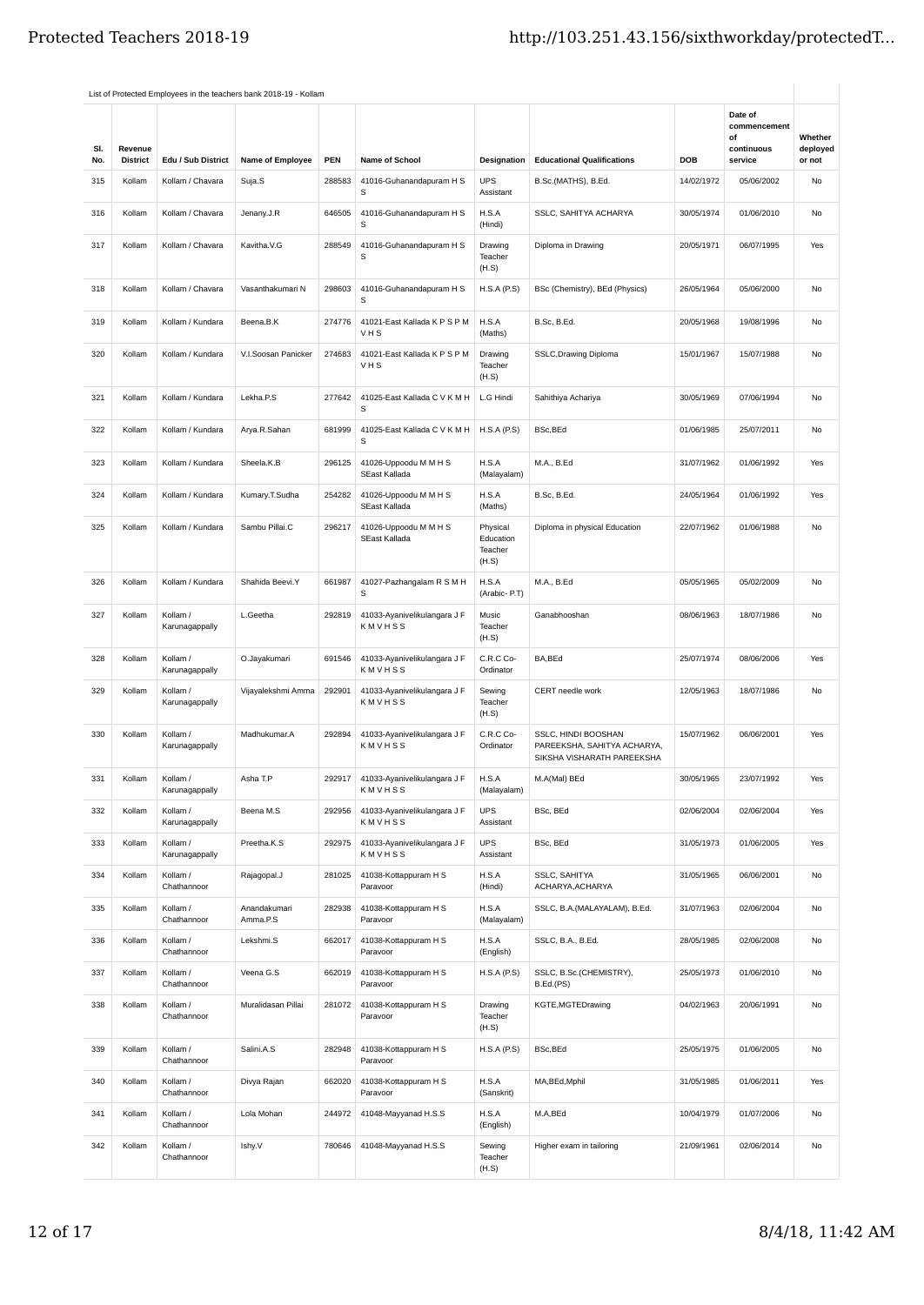|     |                 |                            | List of Protected Employees in the teachers bank 2018-19 - Kollam |             |                                        |                                           |                                                                          |            |                                             |                     |
|-----|-----------------|----------------------------|-------------------------------------------------------------------|-------------|----------------------------------------|-------------------------------------------|--------------------------------------------------------------------------|------------|---------------------------------------------|---------------------|
| SI. | Revenue         |                            |                                                                   |             |                                        |                                           |                                                                          |            | Date of<br>commencement<br>of<br>continuous | Whether<br>deployed |
| No. | <b>District</b> | Edu / Sub District         | Name of Employee                                                  | PEN         | Name of School                         | Designation                               | <b>Educational Qualifications</b>                                        | DOB        | service                                     | or not              |
| 343 | Kollam          | Kollam /<br>Chathannoor    | Sreelekha Amma.V                                                  | 278934      | 41053-Paravoor S N V G H S<br>Paravoor | H.S.A(NS)                                 | BSc Zoology, BEd                                                         | 18/05/1966 | 01/06/2010                                  | No                  |
| 344 | Kollam          | Kollam /<br>Chathannoor    | Susheel Kumar.B                                                   | 307164      | 41053-Paravoor S N V G H S<br>Paravoor | Drawing<br>Teacher<br>(H.S)               | <b>KGTE Diploma in Drawing</b>                                           | 30/05/1968 | 02/06/1997                                  | No                  |
| 345 | Kollam          | Kollam / Kollam            | Sheela J                                                          | $\mathsf 0$ | 41058-Saliha M.H.S.<br>Kureepuzha      | C.R.C Co-<br>Ordinator                    | SSLC, B.Sc.(BOTANY), B.Ed.(NS)                                           | 15/01/1963 | 01/06/1999                                  | Yes                 |
| 346 | Kollam          | Kollam / Kollam            | Beena Kumari K.S.                                                 | $\mathsf 0$ | 41058-Saliha M.H.S.<br>Kureepuzha      | C.R.C Co-<br>Ordinator                    | B.A.(MALAYALAM), M.A.<br>(MALAYALAM), B.Ed                               | 30/05/1963 | 05/08/1999                                  | Yes                 |
| 347 | Kollam          | Kollam / Kollam            | Sindhulal.A                                                       | 246237      | 41061- S.N.V. Skt.<br>H.S.Thrikkaruva. | H.S.A(NS)                                 | B.Sc, B.Ed.                                                              | 27/05/1968 | 02/06/1997                                  | No                  |
| 348 | Kollam          | Kollam / Kollam            | Suma.A.S                                                          | 245624      | 41061- S.N.V. Skt.<br>H.S.Thrikkaruva. | H.S.A<br>(Maths)                          | B.Sc, B.Ed.                                                              | 01/06/1966 | 07/11/1996                                  | No                  |
| 349 | Kollam          | Kollam / Kollam            | Divya Raj .R                                                      | $\mathsf 0$ | 41061- S.N.V. Skt.<br>H.S.Thrikkaruva. | C.R.C Co-<br>Ordinator                    | SSLC, RASHTRA BHASHA<br><b>VISHARATH</b>                                 | 01/06/1978 | 02/06/2003                                  | Yes                 |
| 350 | Kollam          | Kollam / Kollam            | Sreekala.V.S                                                      | 665700      | 41067- V .V. V.H.S.S. Ayathil          | Sewing<br>Teacher<br>(H.S)                | <b>SSLC Sewing</b>                                                       | 31/05/1980 | 01/06/2009                                  | No                  |
| 351 | Kollam          | Kollam / Kollam            | Jibi.George                                                       | 252563      | 41067- V.V. V.H.S.S. Ayathil           | H.S.A<br>(Maths)                          | B.Sc, B.Ed.                                                              | 26/05/1978 | 12/06/2002                                  | No                  |
| 352 | Kollam          | Kollam / Kollam            | Jayasree J.S                                                      | 252364      | 41067- V.V. V.H.S.S. Ayathil           | H.S.A<br>(Maths)                          | B.Sc. B.Ed.                                                              | 31/05/1964 | 05/06/2002                                  | No                  |
| 353 | Kollam          | Kollam / Kollam            | Jyothilekshmi.S                                                   | 252344      | 41067- V.V. V.H.S.S. Ayathil           | H.S.A<br>(English)                        | B.A., M.A., B.Ed.                                                        | 29/04/1976 | 05/06/2006                                  | No                  |
| 354 | Kollam          | Kollam / Kollam            | Indulekha.G.R                                                     | 252680      | 41067- V.V. V.H.S.S. Ayathil           | H.S.A<br>(Hindi)                          | <b>SSLC, SAHITYA</b><br>ACHARYA, ACHARYA                                 | 19/05/1976 | 06/06/2001                                  | No                  |
| 355 | Kollam          | Kollam / Kollam            | Geetha.K                                                          | 252809      | 41067- V.V. V.H.S.S. Ayathil           | H.S.A<br>(Malayalam)                      | B.A., M.A., B.Ed.                                                        | 30/05/1968 | 04/06/2004                                  | No                  |
| 356 | Kollam          | Kollam / Kollam            | Pushpaja.P.S                                                      | 294525      | 41067- V.V. V.H.S.S. Ayathil           | Clerk                                     | SSLC, B.A.                                                               | 31/05/1966 | 01/11/1996                                  | No                  |
| 357 | Kollam          | Kollam / Kollam            | Anithakumari.C.L                                                  | 646495      | 41067- V.V. V.H.S.S. Ayathil           | L.G Hindi                                 | SSLC, HINDI BOOSHAN                                                      | 31/05/1969 | 06/06/1994                                  | No                  |
| 358 | Kollam          | Kollam / Kollam            | Resmi R.S                                                         | 682777      | 41067- V.V. V.H.S.S. Ayathil           | <b>UPS</b><br>Assistant                   | Pre-Degree TTC                                                           | 20/09/1982 | 01/06/2011                                  | Yes                 |
| 359 | Kollam          | Kollam / Kollam            | Santhi.R.Jaya                                                     | 646489      | 41067- V.V. V.H.S.S. Ayathil           | Drawing<br>Teacher<br>(H.S)               | SSLC, Drawing Diploma                                                    | 15/05/1977 | 01/06/2009                                  | No                  |
| 360 | Kollam          | Kollam / Kollam            | Girish Kumar.S.H                                                  | 252668      | 41067- V.V. V.H.S.S. Ayathil           | H.S.A<br>(Malayalam)                      | MA BEd                                                                   | 24/05/1978 | 02/06/2004                                  | Yes                 |
| 361 | Kollam          | Kollam / Kundara           | Asha Rajan                                                        | 256529      | 41086-Vellimon V. H.S.S                | H.S.A (NS)                                | M Sc, BEd                                                                | 30/05/1974 | 05/06/2006                                  | No                  |
| 362 | Kollam          | Kollam / Kundara           | Vani.K.S                                                          | 595334      | 41086-Vellimon V. H.S.S                | H.S.A<br>(English)                        | B.A., B.Ed.                                                              | 20/02/1987 | 01/06/2009                                  | No                  |
| 363 | Kollam          | Kollam / Kundara           | Biju.T.R                                                          | 504433      | 41086-Vellimon V. H.S.S                | H.S.A<br>(Malayalam)                      | <b>B.A., B.Ed</b>                                                        | 15/05/1976 | 23/07/2004                                  | No                  |
| 364 | Kollam          | Kollam /<br>Karunagappally | Biji George                                                       | 668492      | 41091-Pavumba H S                      | H.S.A<br>(Maths)                          | MSc, Bed                                                                 | 30/05/1981 | 01/06/2010                                  | Yes                 |
| 365 | Kollam          | Kollam /<br>Karunagappally | M.G.Pradeep Lal<br>Panicker                                       | 273288      | 41093-Madathil B J S M H S S           | Physical<br>Education<br>Teacher<br>(U.P) | SSLC, CPED                                                               | 31/05/1968 | 07/06/1993                                  | No                  |
| 366 | Kollam          | Kollam /<br>Karunagappally | Rajasree S                                                        | 273094      | 41093-Madathil B J S M H S S           | L.G Hindi                                 | SSLC Hindi Sahityacharya                                                 | 03/05/1968 | 01/06/1998                                  | No                  |
| 367 | Kollam          | Kollam /<br>Karunagappally | Unnikrishna Pillai.M                                              | 665698      | 41093-Madathil B J S M H S S           | H.S.A<br>(Hindi)                          | SSLC, HINDI SAHITYA ACHARYA,<br>DIPLOMA EXAM IN HINDI<br><b>TEACHING</b> | 28/05/1966 | 01/06/2011                                  | No                  |
| 368 | Kollam          | Kollam /<br>Karunagappally | Rajendra Prasad.S                                                 | 260937      | 41093-Madathil B J S M H S S           | Clerk                                     | <b>SSLC</b>                                                              | 30/05/1964 | 26/03/1997                                  | No                  |
| 369 | Kollam          | Kollam /<br>Karunagappally | Indu G                                                            | 640455      | 41093-Madathil B J S M H S S           | H.S.A(SS)                                 | MA, BEd                                                                  | 10/03/1982 | 01/06/2011                                  | No                  |
| 370 | Kollam          | Kollam /<br>Karunagappally | Navaz I                                                           | 665663      | 41093-Madathil B J S M H S S           | L.G Arabic                                | SSLC, Afsal Al Ulama                                                     | 20/05/1982 | 01/06/2011                                  | Yes                 |
| 371 | Kollam          | Kollam /<br>Karunagappally | Ambili.A.P                                                        | 250631      | 41095-Vayanakom V H S S                | Music<br>Teacher<br>(H.S)                 | SSLCGanabhooshanam                                                       | 25/07/1963 | 01/08/1984                                  | No                  |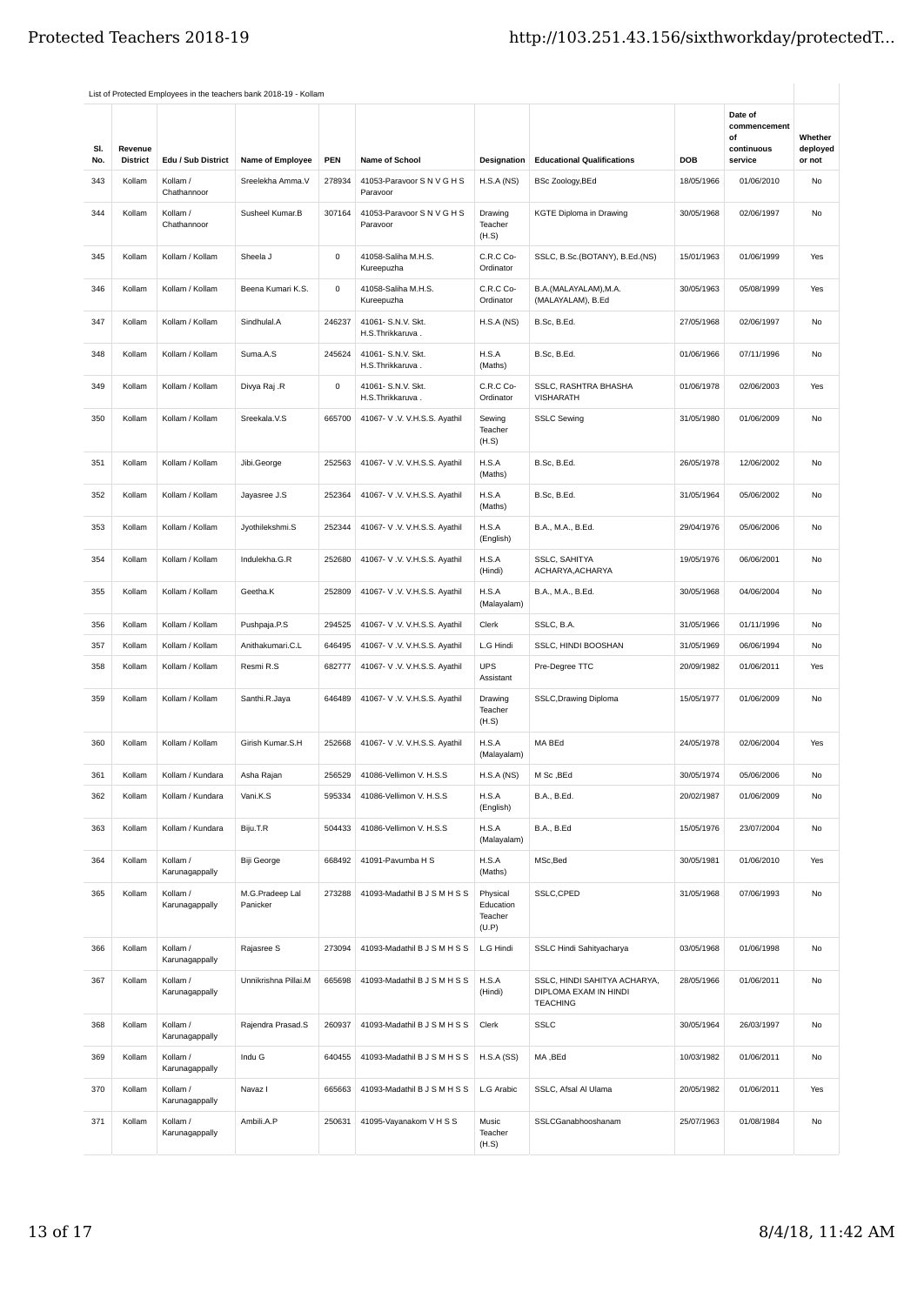|            |                            |                            | List of Protected Employees in the teachers bank 2018-19 - Kollam |        |                                      |                                                          |                                   |            |                               |                    |
|------------|----------------------------|----------------------------|-------------------------------------------------------------------|--------|--------------------------------------|----------------------------------------------------------|-----------------------------------|------------|-------------------------------|--------------------|
|            |                            |                            |                                                                   |        |                                      |                                                          |                                   |            | Date of<br>commencement<br>of | Whether            |
| SI.<br>No. | Revenue<br><b>District</b> | Edu / Sub District         | Name of Employee                                                  | PEN    | <b>Name of School</b>                | Designation                                              | <b>Educational Qualifications</b> | DOB        | continuous<br>service         | deployed<br>or not |
| 372        | Kollam                     | Kollam /<br>Karunagappally | Asoka Babu.P                                                      | 250635 | 41095-Vayanakom V H S S              | Drawing<br>Teacher<br>(H.S)                              | <b>SSLC Drawing Certificate</b>   | 25/07/1962 | 23/06/1983                    | No                 |
| 373        | Kollam                     | Kollam /<br>Karunagappally | Sabeena .S                                                        | 670248 | 41095-Vayanakom V H S S              | H.S.A(NS)                                                | B.Sc, B.Ed.                       | 04/03/1976 | 01/06/2009                    | No                 |
| 374        | Kollam                     | Kollam /<br>Chathannoor    | Sheeja.A                                                          | 666177 | 41096-Mylapur AKM H S S              | H.S.A(NS)                                                | BSc, BEd                          | 04/05/1981 | 01/06/2011                    | Yes                |
| 375        | Kollam                     | Kollam /<br>Karunagappally | Raji.T                                                            | 505659 | 41225-Kozhikode S. N. V. L P<br>s    | <b>LPS</b><br>Assistant                                  | $+2,$ TTC                         | 29/05/1986 | 05/06/2006                    | Yes                |
| 376        | Kollam                     | Kollam /<br>Karunagappally | Sandhya.S                                                         | 505645 | 41225-Kozhikode S. N. V. L P<br>s    | <b>LPS</b><br>Assistant                                  | PDC,TTC                           | 15/05/1980 | 02/06/2004                    | Yes                |
| 377        | Kollam                     | Kollam /<br>Karunagappally | M.B.Manchu Mol                                                    | 640262 | 41230-Thodiyoor S. N. V. L P<br>s    | <b>LPS</b><br>Assistant                                  | B.A,B.Ed                          | 31/05/1975 | 04/11/1999                    | Yes                |
| 378        | Kollam                     | Kollam /<br>Karunagappally | Nissa.N                                                           | 641443 | 41231-Thodiyoor A. V. K. M.<br>M.LPS | <b>LPS</b><br>Assistant                                  | PDC,TTC                           | 16/03/1981 | 01/06/2011                    | Yes                |
| 379        | Kollam                     | Kollam /<br>Karunagappally | Jaleela Beevi.J                                                   | 503823 | 41231-Thodiyoor A. V. K. M.<br>M.LPS | <b>LPS</b><br>Assistant                                  | PDC,TTC                           | 10/05/1977 | 03/06/2003                    | Yes                |
| 380        | Kollam                     | Kollam /<br>Karunagappally | Sreedevi V                                                        | 503763 | 41231-Thodiyoor A. V. K. M.<br>M.LPS | LPS<br>Assistant                                         | B.Sc,B.Ed                         | 10/04/1969 | 01/06/1999                    | Yes                |
| 381        | Kollam                     | Kollam /<br>Karunagappally | AniBaby                                                           | 503796 | 41231-Thodiyoor A. V. K. M.<br>M.LPS | <b>LPS</b><br>Assistant                                  | PDC,TTC                           | 20/11/1970 | 19/08/1999                    | Yes                |
| 382        | Kollam                     | Kollam /<br>Karunagappally | Sapna Gopalan.S                                                   | 703295 | 41245-Thodiyoor U P S                | <b>UPS</b><br>Assistant                                  | PDC,TTC                           | 07/01/1980 | 01/06/2011                    | No                 |
| 383        | Kollam                     | Kollam /<br>Karunagappally | Pradeep Kumar.C                                                   | 514021 | 41245-Thodiyoor U P S                | <b>UPS</b><br>Assistant                                  | B.Sc,B.Ed                         | 25/07/1962 | 01/06/1998                    | No                 |
| 384        | Kollam                     | Kollam /<br>Karunagappally | Deepa Kurian                                                      | 514030 | 41245-Thodiyoor U P S                | <b>UPS</b><br>Assistant                                  | SSLC, TTC                         | 31/05/1976 | 02/06/2003                    | No                 |
| 385        | Kollam                     | Kollam /<br>Karunagappally | Binoy.R                                                           | 655140 | 41245-Thodiyoor U P S                | L.G Hindi                                                | PDC,Sahithyacharya                | 20/05/1979 | 01/06/1999                    | No                 |
| 386        | Kollam                     | Kollam /<br>Karunagappally | RemaDevi.T.P                                                      | 514014 | 41245-Thodiyoor U P S                | <b>UPS</b><br>Assistant                                  | M.A,B.Ed                          | 05/05/1963 | 16/07/1990                    | No                 |
| 387        | Kollam                     | Kollam /<br>Karunagappally | S.Chitra                                                          | 514026 | 41245-Thodiyoor U P S                | <b>UPS</b><br>Assistant                                  | B.A,B.Ed                          | 30/05/1969 | 15/07/2000                    | No                 |
| 388        | Kollam                     | Kollam /<br>Karunagappally | Reetha Feria.H                                                    | 514018 | 41245-Thodiyoor U P S                | <b>UPS</b><br>Assistant                                  | B.Sc,B.Ed                         | 07/05/1966 | 06/06/1994                    | No                 |
| 389        | Kollam                     | Kollam /<br>Karunagappally | Sabeetha.K                                                        | 655522 | 41245-Thodiyoor U P S                | L.G Arabic                                               | PDC, Arabic Trainer               | 20/05/1982 | 01/06/2010                    | No                 |
| 390        | Kollam                     | Kollam /<br>Karunagappally | Bindhu R                                                          | 663098 | 41252-Thodiyoor S. P. S. S. U<br>P S | L.G Urdu<br>(PT)                                         | PDC, Adi vi Preliminary           | 30/05/1972 | 01/06/2011                    | No                 |
| 391        | Kollam                     | Kollam /<br>Karunagappally | R.Sreeletha                                                       | 503123 | 41254-Changankulangara S.<br>R.V.UPS | C.R.C Co-<br>Ordinator                                   | SSLC, Sahithyacharya              | 28/05/1968 | 05/06/2000                    | Yes                |
| 392        | Kollam                     | Kollam /<br>Karunagappally | G.Benny                                                           | 503210 | 41254-Changankulangara S.<br>R.V.UPS | <b>LPS</b><br>Assistant                                  | B.A, TTC                          | 30/05/1974 | 02/06/2003                    | Yes                |
| 393        | Kollam                     | Kollam /<br>Karunagappally | Prince Thomas                                                     | 674764 | 41254-Changankulangara S.<br>R.V.UPS | Physical<br>Education<br>Teacher<br>$(U.P -$<br>Package) | PDC,CPEd                          | 09/03/1977 | 07/09/2012                    | Yes                |
| 394        | Kollam                     | Kollam /<br>Karunagappally | Sheeja K Omman                                                    | 503204 | 41254-Changankulangara S.<br>R.V.UPS | <b>LPS</b><br>Assistant                                  | SSLC, TTC                         | 06/05/1976 | 06/06/2001                    | Yes                |
| 395        | Kollam                     | Kollam /<br>Karunagappally | Ushakumari.R                                                      | 286084 | 41255-Kulasekharapuram U P<br>s      | <b>UPS</b><br>Assistant                                  | M.A,B.Ed                          | 25/05/1966 | 15/07/1993                    | Yes                |
| 396        | Kollam                     | Kollam /<br>Karunagappally | L.Sobhanakumari                                                   | 505485 | 41255-Kulasekharapuram U P<br>s      | L.G Hindi                                                | SSLC, Rashtrabhasha visarad       | 25/03/1963 | 04/06/1990                    | Yes                |
| 397        | Kollam                     | Kollam /<br>Karunagappally | S.Sindhu                                                          | 290631 | 41255-Kulasekharapuram U P<br>s      | <b>UPS</b><br>Assistant                                  | BSc, BEd                          | 25/04/1965 | 09/06/1992                    | Yes                |
| 398        | Kollam                     | Kollam /<br>Karunagappally | L.Girijadevi                                                      | 651685 | 41256-Njakkanal S. P. M. U P<br>s    | <b>UPS</b><br>Assistant                                  | <b>B.Sc,TTC</b>                   | 30/05/1969 | 05/12/2001                    | Yes                |
| 399        | Kollam                     | Kollam /<br>Karunagappally | O V Ambili                                                        | 500588 | 41256-Njakkanal S. P. M. U P<br>s    | <b>UPS</b><br>Assistant                                  | BA,TTC                            | 28/05/1969 | 04/06/1990                    | Yes                |
| 400        | Kollam                     | Kollam / Chavara           | Letha C                                                           | 628631 | 41321-L.V.L.P.S Neendakara           | <b>LPS</b><br>Assistant                                  | <b>BATTC</b>                      | 25/05/1974 | 16/07/2001                    | No                 |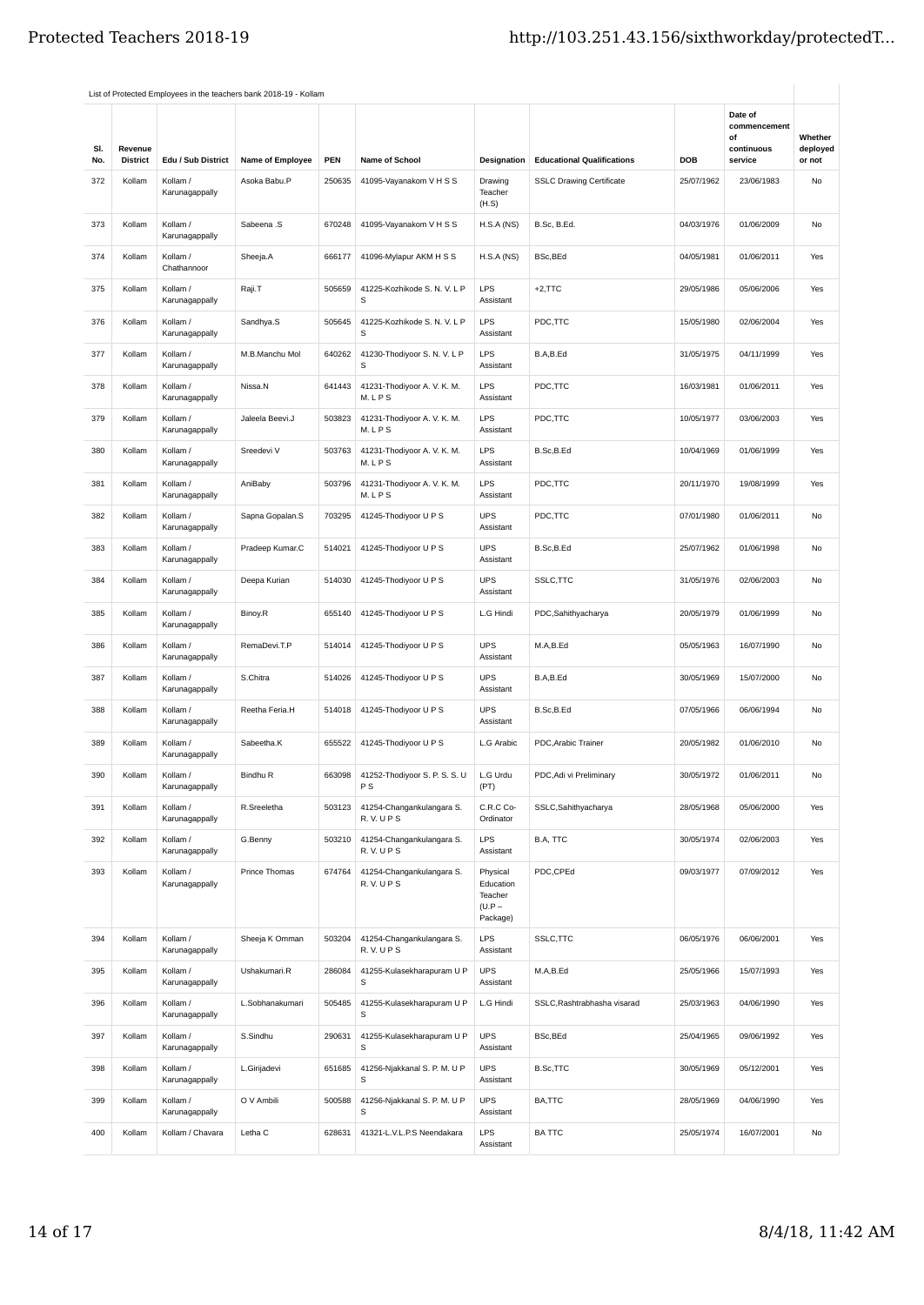|            |                            |                    | List of Protected Employees in the teachers bank 2018-19 - Kollam |            |                                       |                                           |                                   |            |                                                        |                               |
|------------|----------------------------|--------------------|-------------------------------------------------------------------|------------|---------------------------------------|-------------------------------------------|-----------------------------------|------------|--------------------------------------------------------|-------------------------------|
| SI.<br>No. | Revenue<br><b>District</b> | Edu / Sub District | Name of Employee                                                  | <b>PEN</b> | Name of School                        | Designation                               | <b>Educational Qualifications</b> | DOB        | Date of<br>commencement<br>of<br>continuous<br>service | Whether<br>deployed<br>or not |
|            |                            | Kollam / Chavara   |                                                                   |            | 41336-                                | LPS                                       |                                   |            | 02/06/1997                                             |                               |
| 401        | Kollam                     |                    | Ruby R                                                            | 611329     | N.S.S.L.P.S.Vadakkumbhagam            | Assistant                                 | <b>BSc BEd</b>                    | 30/05/1966 |                                                        | No                            |
| 402        | Kollam                     | Kollam / Chavara   | Rethy M.S                                                         | 611332     | 41336-<br>N.S.S.L.P.S.Vadakkumbhagam  | <b>LPS</b><br>Assistant                   | <b>BSc BEd</b>                    | 30/05/1973 | 14/07/1997                                             | No                            |
| 403        | Kollam                     | Kollam / Chavara   | Unnikrishna Pillai B                                              | 612103     | 41344-<br>P.S.P.M.U.P.S.Madappally    | Physical<br>Education<br>Teacher<br>(U.P) | Physical Education Training, PDC  | 20/05/1964 | 16/07/1990                                             | No                            |
| 404        | Kollam                     | Kollam / Chavara   | Ushakumari V                                                      | 610608     | 41346-Kovoor U.P.S.                   | L.G Hindi                                 | Hindi Bhooshan                    | 31/05/1972 | 03/06/1996                                             | Yes                           |
| 405        | Kollam                     | Kollam / Chavara   | Indiradevi S                                                      | 661378     | 41347-S.K.V.U.P.S.<br>Mynagappally    | L.G Hindi                                 | SSLC, HINDI BHOOSHAN              | 27/05/1971 | 01/06/2011                                             | No                            |
| 406        | Kollam                     | Kollam / Kollam    | Praveena.V.P                                                      | 505443     | 41417-Harijan L P S Kilikolloor       | <b>LPS</b><br>Assistant                   | SSLC, TTC                         | 08/09/1984 | 01/06/2005                                             | No                            |
| 407        | Kollam                     | Kollam / Kollam    | Rekha Rani.V                                                      | 505425     | 41417-Harijan L P S Kilikolloor       | LPS<br>Assistant                          | SSLC, TTC                         | 15/05/1975 | 02/06/2004                                             | No                            |
| 408        | Kollam                     | Kollam / Kollam    | Sreekumar.S                                                       | 505394     | 41417-Harijan L P S Kilikolloor       | <b>LPS</b><br>Assistant                   | <b>SSLC TTC</b>                   | 30/05/1980 | 02/06/2004                                             | Yes                           |
| 409        | Kollam                     | Kollam / Kollam    | Amitha Rani                                                       | 734129     | 41427-SNLPS<br>Sakthikulangara        | C.R.C Co-<br>Ordinator                    | SSLC, TTC                         | 29/05/1979 | 25/07/2003                                             | Yes                           |
| 410        | Kollam                     | Kollam / Kollam    | Renjini .C.S                                                      | 734130     | 41427-SNLPS<br>Sakthikulangara        | C.R.C Co-<br>Ordinator                    | SSLC, TTC                         | 02/05/1985 | 05/06/2006                                             | Yes                           |
| 411        | Kollam                     | Kollam / Kollam    | Abhilash Chandran                                                 | 629156     | 41427-SNLPS<br>Sakthikulangara        | <b>LPS</b><br>Assistant                   | SSLC,TTC                          | 28/05/1974 | 03/06/1996                                             | No                            |
| 412        | Kollam                     | Kollam / Kollam    | Sreeja .V                                                         | 629158     | 41427-S N L P S<br>Sakthikulangara    | <b>LPS</b><br>Assistant                   | B.Sc,BEd                          | 27/05/1974 | 15/07/1999                                             | No                            |
| 413        | Kollam                     | Kollam / Kollam    | Sindhu<br>purushothaman                                           | 629159     | 41427-SNLPS<br>Sakthikulangara        | <b>LPS</b><br>Assistant                   | B.A,BEd                           | 06/03/1971 | 19/07/1999                                             | No                            |
| 414        | Kollam                     | Kollam / Kollam    | Sajilal .N                                                        | 629160     | 41427-SNLPS<br>Sakthikulangara        | <b>LPS</b><br>Assistant                   | B.Sc,BEd                          | 04/04/1978 | 05/06/2000                                             | No                            |
| 415        | Kollam                     | Kollam / Kollam    | Annie Thomas                                                      | 503935     | 41436-Kavaravadakkethil L P<br>s      | <b>LPS</b><br>Assistant                   | SSLC, TTC                         | 18/11/1975 | 01/06/2005                                             | No                            |
| 416        | Kollam                     | Kollam / Kollam    | Soney kurian                                                      | 503948     | 41436-Kavaravadakkethil L P<br>s      | LPS<br>Assistant                          | SSLC, BA, TTC                     | 20/03/1981 | 01/06/2005                                             | Yes                           |
| 417        | Kollam                     | Kollam / Kollam    | Lathika. R                                                        | 504065     | 41443-A V L P S Kannimel              | LPS<br>Assistant                          | SSLC, TTC                         | 29/05/1970 | 01/02/1991                                             | No                            |
| 418        | Kollam                     | Kollam / Kollam    | Sreekala.G.S                                                      | 628087     | 41445-Njarakkal L P S                 | <b>LPS</b><br>Assistant                   | B.Sc,BEd                          | 30/05/1969 | 05/06/1995                                             | No                            |
| 419        | Kollam                     | Kollam / Kollam    | Ajith. G                                                          | 628088     | 41445-Njarakkal L P S                 | LPS<br>Assistant                          | B.Sc, BEd                         | 21/05/1972 | 02/06/1997                                             | No                            |
| 420        | Kollam                     | Kollam / Kollam    | Indira.B                                                          | 628089     | 41445-Njarakkal L P S                 | <b>LPS</b><br>Assistant                   | B.Sc, BEd                         | 17/03/1974 | 01/06/1998                                             | No                            |
| 421        | Kollam                     | Kollam / Kollam    | Bindu.T.S                                                         | 628090     | 41445-Njarakkal L P S                 | <b>LPS</b><br>Assistant                   | B.A,BEd                           | 19/01/1967 | 19/11/1998                                             | No                            |
| 422        | Kollam                     | Kollam / Kollam    | Sheeja. G.S                                                       | 628093     | 41445-Njarakkal L P S                 | <b>LPS</b><br>Assistant                   | SSLC, TTC                         | 20/05/1973 | 01/06/2011                                             | No                            |
| 423        | Kollam                     | Kollam / Kollam    | Aseel Ahammed                                                     | 628091     | 41445-Njarakkal L P S                 | L.G Arabic<br>(PT)                        | SSLC, Afsal ulma                  | 30/05/1979 | 06/06/2001                                             | No                            |
| 424        | Kollam                     | Kollam / Kollam    | Sreeja Nair.T.S                                                   | 640757     | 41447-Thrikkadavoor L P S             | <b>LPS</b><br>Assistant                   | SSLC, TTC                         | 15/03/1970 | 06/06/1994                                             | No                            |
| 425        | Kollam                     | Kollam / Kollam    | Arun Reghu. R.S                                                   | 640761     | 41447-Thrikkadavoor L P S             | <b>LPS</b><br>Assistant                   | SSLC, TTC                         | 16/05/1982 | 27/01/2006                                             | Yes                           |
| 426        | Kollam                     | Kollam / Kollam    | Sunil Kumar .G.S                                                  | 640759     | 41447-Thrikkadavoor L P S             | <b>LPS</b><br>Assistant                   | SSLC, TTC                         | 13/01/1971 | 01/06/1999                                             | No                            |
| 427        | Kollam                     | Kollam / Kollam    | Rajasree.M                                                        | 505533     | 41448-Uliyakovil L P S                | <b>LPS</b><br>Assistant                   | B.Sc,BEd                          | 19/05/1968 | 06/06/1994                                             | No                            |
| 428        | Kollam                     | Kollam / Kollam    | Bindu.T                                                           | 505556     | 41448-Uliyakovil L P S                | <b>LPS</b><br>Assistant                   | SSLC, B.S.C, TTC                  | 30/05/1969 | 05/06/1995                                             | No                            |
| 429        | Kollam                     | Kollam / Kollam    | Arifa.K.K                                                         | 505571     | 41448-Uliyakovil L P S                | L.G Arabic                                | SSLC, LTT, Afsal Ulma             | 25/05/1967 | 01/07/1998                                             | Yes                           |
| 430        | Kollam                     | Kollam / Kollam    | Aswathy Ashok                                                     | 640762     | 41457-K V S N D P U P S<br>Uliyakovil | <b>LPS</b><br>Assistant                   | SSLC, TTC                         | 23/03/1985 | 01/06/2007                                             | No                            |
| 431        | Kollam                     | Kollam / Kollam    | Akhila .A.S                                                       | 689944     | 41457-K V S N D P U P S<br>Uliyakovil | <b>LPS</b><br>Assistant                   | SSLC,TTC                          | 31/05/1988 | 01/06/2009                                             | Yes                           |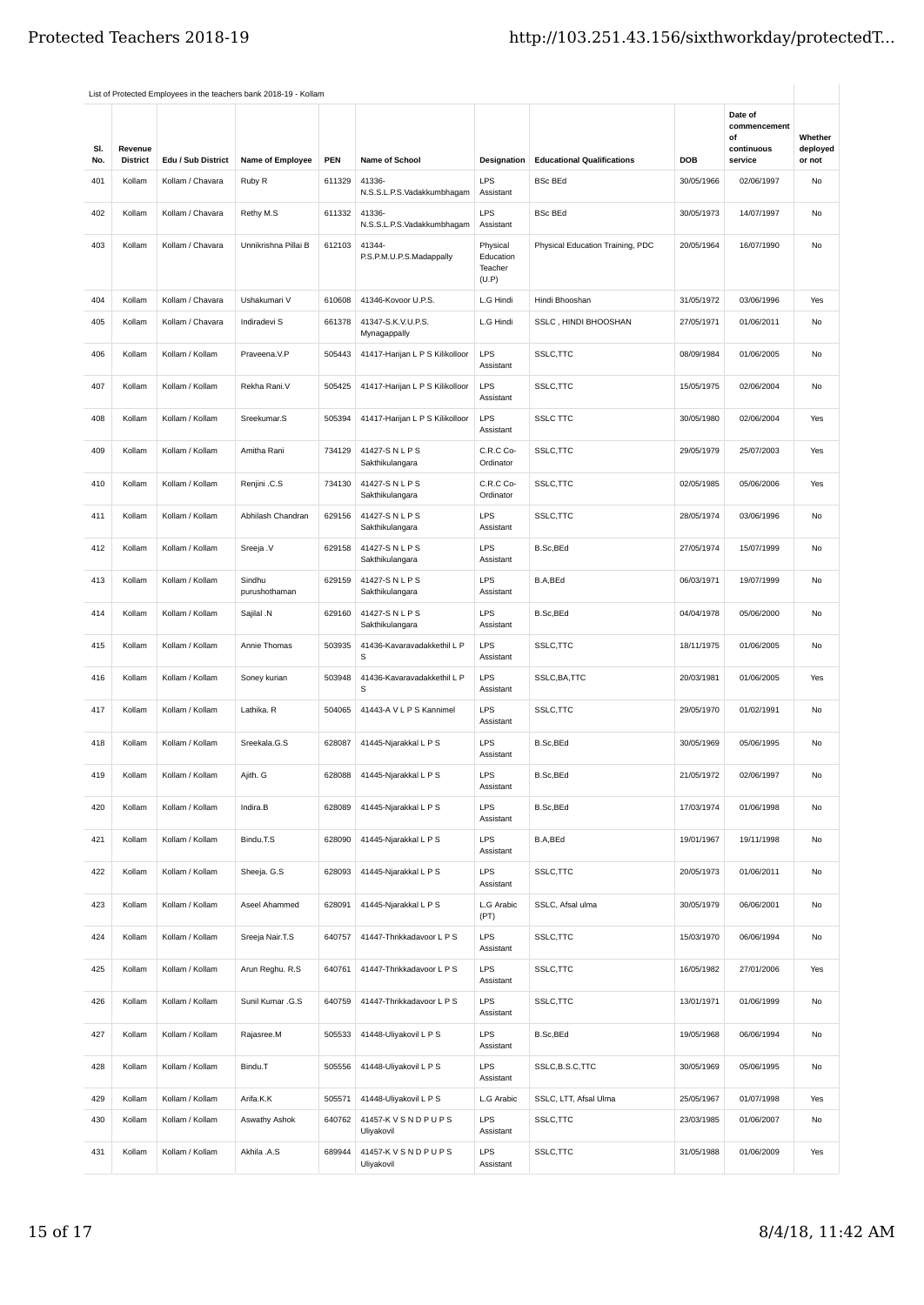|            |                            |                         | List of Protected Employees in the teachers bank 2018-19 - Kollam |            |                                     |                         |                                         |            |                                                        |                               |
|------------|----------------------------|-------------------------|-------------------------------------------------------------------|------------|-------------------------------------|-------------------------|-----------------------------------------|------------|--------------------------------------------------------|-------------------------------|
| SI.<br>No. | Revenue<br><b>District</b> | Edu / Sub District      | Name of Employee                                                  | <b>PEN</b> | Name of School                      | Designation             | <b>Educational Qualifications</b>       | <b>DOB</b> | Date of<br>commencement<br>of<br>continuous<br>service | Whether<br>deployed<br>or not |
| 432        | Kollam                     | Kollam / Kollam         | Anila Kumari.S                                                    | 503659     | 41457-K V S N D P U P S             | <b>UPS</b>              | B.A,BEd                                 | 30/05/1972 | 01/06/2009                                             | No                            |
|            |                            |                         |                                                                   |            | Uliyakovil                          | Assistant               |                                         |            |                                                        |                               |
| 433        | Kollam                     | Kollam /<br>Chathannoor | Sheeja Panicker                                                   | 653024     | 41537-Kanicheri.L.P.S               | <b>LPS</b><br>Assistant | PDC,TTC                                 | 25/05/1970 | 01/11/1994                                             | No                            |
| 434        | Kollam                     | Kollam /<br>Chathannoor | D.Seena                                                           | 505284     | 41537-Kanicheri.L.P.S               | LPS<br>Assistant        | BA,TTC                                  | 28/06/1973 | 03/06/1996                                             | Yes                           |
| 435        | Kollam                     | Kollam /<br>Chathannoor | Preethamole .T                                                    | 734072     | 41552-<br>M.G.U.P.S.Kannanalloor    | C.R.C Co-<br>Ordinator  | Bcom, Hindi                             | 30/05/1969 | 01/06/1999                                             | Yes                           |
| 436        | Kollam                     | Kollam /<br>Chathannoor | A.Dhananjayan                                                     | 505211     | 41553-P.V.U.P.S.Perethu.            | L.G Hindi               | SSLC, Hindi Bhooshan                    | 31/05/1978 | 01/06/1999                                             | No                            |
| 437        | Kollam                     | Kollam /<br>Chathannoor | Jaya Nivas                                                        | 676652     | 41553-P.V.U.P.S.Perethu.            | UPSA (HTV)              | BA,BED                                  | 25/05/1968 | 20/11/2000                                             | Yes                           |
| 438        | Kollam                     | Kollam /<br>Chathannoor | Anitha I                                                          | 651350     | 41553-P.V.U.P.S.Perethu.            | <b>UPS</b><br>Assistant | BSC, BED, MA                            | 20/05/1974 | 02/06/1997                                             | Yes                           |
| 439        | Kollam                     | Kollam /<br>Chathannoor | Thabiya H                                                         | 500358     | 41555-Muslim<br>U.P.S.Thazhuthala   | LPSA (HTV)              | <b>SSLC TTC</b>                         | 26/07/1982 | 01/06/2009                                             | Yes                           |
| 440        | Kollam                     | Kollam /<br>Chathannoor | Sree Manikandan.S                                                 | 501554     | 41555-Muslim<br>U.P.S.Thazhuthala   | L.G Hindi               | SSLC, Hindi Bhooshan,<br>Sahithyacharya | 23/02/1972 | 02/06/2003                                             | No                            |
| 441        | Kollam                     | Kollam /<br>Chathannoor | R.P.Sreekala                                                      | 503006     | 41556-S.V.R.L.P.S.Elamkulam         | <b>LPS</b><br>Assistant | PDC,TTC                                 | 30/05/1972 | 01/06/1998                                             | No                            |
| 442        | Kollam                     | Kollam /<br>Chathannoor | C.Kavitha                                                         | 503014     | 41556-S.V.R.L.P.S.Elamkulam         | <b>LPS</b><br>Assistant | VHSC, TTC                               | 20/05/1973 | 01/06/1999                                             | No                            |
| 443        | Kollam                     | Kollam /<br>Chathannoor | K.S.Kavitha                                                       | 503036     | 41556-S.V.R.L.P.S.Elamkulam         | <b>LPS</b><br>Assistant | BA,TTC                                  | 30/05/1981 | 01/07/2004                                             | No                            |
| 444        | Kollam                     | Kollam /<br>Chathannoor | Manesh.M                                                          | 503086     | 41556-S.V.R.L.P.S.Elamkulam         | <b>LPS</b><br>Assistant | BA,TTC                                  | 31/05/1985 | 15/07/2009                                             | Yes                           |
| 445        | Kollam                     | Kollam /<br>Chathannoor | Latha J                                                           | 502818     | 41561-K.K.M.U.P.S Varinjam          | UPSA (HTV)              | <b>MSC BED</b>                          | 30/05/1971 | 14/12/2004                                             | Yes                           |
| 446        | Kollam                     | Kollam /<br>Chathannoor | Baji PJ                                                           | 502823     | 41561-K.K.M.U.P.S Varinjam          | <b>UPS</b><br>Assistant | BA, Bed                                 | 25/05/1977 | 05/06/2006                                             | No                            |
| 447        | Kollam                     | Kollam /<br>Chathannoor | Rajmohan.V                                                        | 514908     | 41564-K.J.D.M.B.U.P.S<br>Parippally | L.G Sanskrit<br>(PT)    | SSLC, Sanskrit teachers Exam            | 19/04/1971 | 01/06/2010                                             | No                            |
| 448        | Kollam                     | Kollam / Kundara        | Sarima.M.S                                                        | 503752     | 41628-L P S Mampuzha                | <b>LPS</b><br>Assistant | SSLC, +2, TTC                           | 31/05/1989 | 01/06/2009                                             | Yes                           |
| 449        | Kollam                     | Kollam / Kundara        | A.S.Aswathi                                                       | 628936     | 41633-L P G S Nedumpana             | <b>LPS</b><br>Assistant | SSLC, +2, TTC                           | 31/05/1980 | 01/06/2010                                             | Yes                           |
| 450        | Kollam                     | Kollam / Kundara        | Aneesa.A                                                          | 631010     | 41634-Pazhangalam L P S             | L.G Arabic<br>(PT)      | SSLC, +2, Afsal-Ul-Ulama Preliminary    | 30/05/1988 | 01/06/2009                                             | No                            |
| 451        | Kollam                     | Kollam / Kundara        | M. Jolly                                                          | 503047     | 41639-SKVLPS<br>Punukkannoor        | <b>LPS</b><br>Assistant | BA, TTC                                 | 27/05/1981 | 14/07/2004                                             | No                            |
| 452        | Kollam                     | Kollam / Kundara        | Jaya.P                                                            | 507245     | 41648-S K V U P S<br>Chemmakkad     | <b>UPS</b><br>Assistant | BSc,B Ed                                | 29/05/1969 | 15/07/1992                                             | Yes                           |
| 453        | Kollam                     | Kollam / Kundara        | Lalithamani Amma.L                                                | 507336     | 41650-S N M U P S<br>Kandachira     | <b>UPS</b><br>Assistant | BA,B Ed                                 | 25/07/1962 | 06/06/2001                                             | No                            |
| 454        | Kollam                     | Kollam / Kundara        | Simi M                                                            | 507343     | 41650-SNMUPS<br>Kandachira          | <b>UPS</b><br>Assistant | BA, B,Ed.                               | 23/11/1982 | 02/06/2008                                             | No                            |
| 455        | Kollam                     | Kollam / Kundara        | Manjima C.R                                                       | 507337     | 41650-S N M U P S<br>Kandachira     | LPS<br>Assistant        | BA, TTC, B.Ed.                          | 26/04/1981 | 05/06/2002                                             | No                            |
| 456        | Kollam                     | Kollam / Kundara        | Sanjayan.S                                                        | 507341     | 41650-SNMUPS<br>Kandachira          | <b>LPS</b><br>Assistant | BA, TTC                                 | 29/05/1986 | 25/01/2008                                             | Yes                           |
| 457        | Kollam                     | Kollam / Kundara        | Seena .L                                                          | 507338     | 41650-S N M U P S<br>Kandachira     | <b>UPS</b><br>Assistant | MA, B.Ed.                               | 20/05/1980 | 21/07/2004                                             | No                            |
| 458        | Kollam                     | Kollam / Kundara        | Jayakrishnan.O                                                    | 507339     | 41650-S N M U P S<br>Kandachira     | <b>LPS</b><br>Assistant | SSLC, TTC                               | 25/05/1986 | 04/01/2008                                             | Yes                           |
| 459        | Kollam                     | Kollam / Kundara        | Jayasree.G.S                                                      | 638268     | 41653-PKJMUPS<br>Mulavana           | L.G Hindi               | PDC, LTT                                | 16/04/1970 | 01/06/2007                                             | No                            |
| 460        | Kollam                     | Kollam / Kundara        | Ajimol.J                                                          | 638265     | 41653-PKJMUPS<br>Mulavana           | <b>UPS</b><br>Assistant | BA, B,Ed.                               | 10/05/1976 | 01/06/2009                                             | No                            |
| 461        | Kollam                     | Kollam / Kundara        | Beena.D                                                           | 638267     | 41653-PKJMUPS<br>Mulavana           | <b>UPS</b><br>Assistant | B.Sc. B.Ed.                             | 10/05/1973 | 01/06/2009                                             | No                            |
| 462        | Kollam                     | Kollam / Kundara        | Joice Mathew                                                      | 638263     | 41653-PKJMUPS<br>Mulavana           | <b>UPS</b><br>Assistant | BSc,B Ed                                | 06/04/1978 | 01/06/2007                                             | No                            |